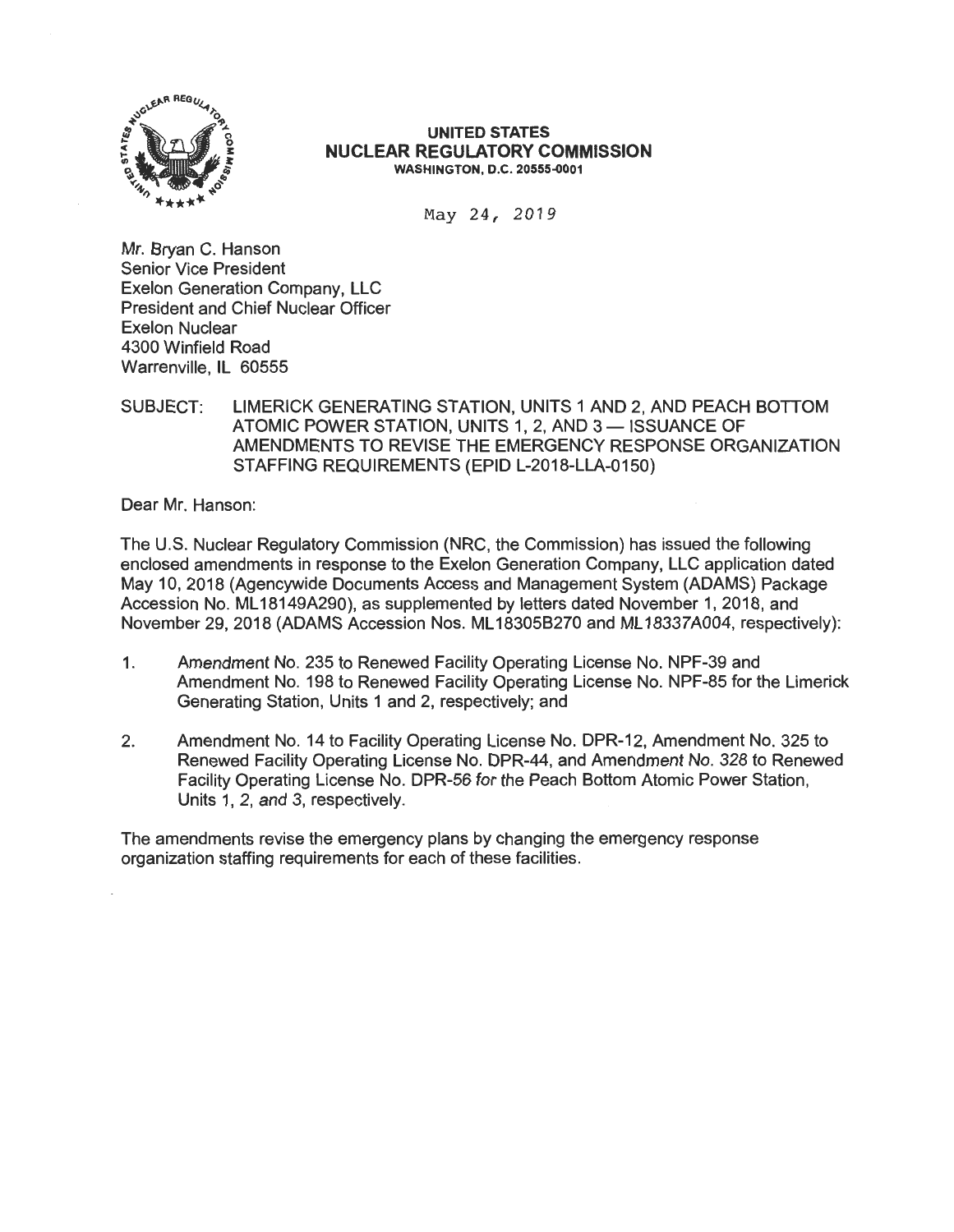A copy of the NRC staff's Safety Evaluation is also enclosed. Notice of Issuance will be included in the Commission's biweekly Federal Register notice.

Sincerely,<br> $PL$   $RU_1$ 

Blake A. Purnell, Project Manager Plant Licensing Branch Ill Division of Operating Reactor Licensing Office of Nuclear Reactor Regulation

Docket Nos. 50-352, 50-353, 72-65, 50-171, 50-277, 50-278, and 72-79

#### Enclosures:

- 1. Amendment No. 235 to NPF-39
- 2. Amendment No. 198 to NPF-85
- 3. Amendment No. 14 to DPR-12
- 4. Amendment No. 325 to DPR-44
- 5. Amendment No. 328 to DPR-56
- 6. Safety Evaluation

cc: Listserv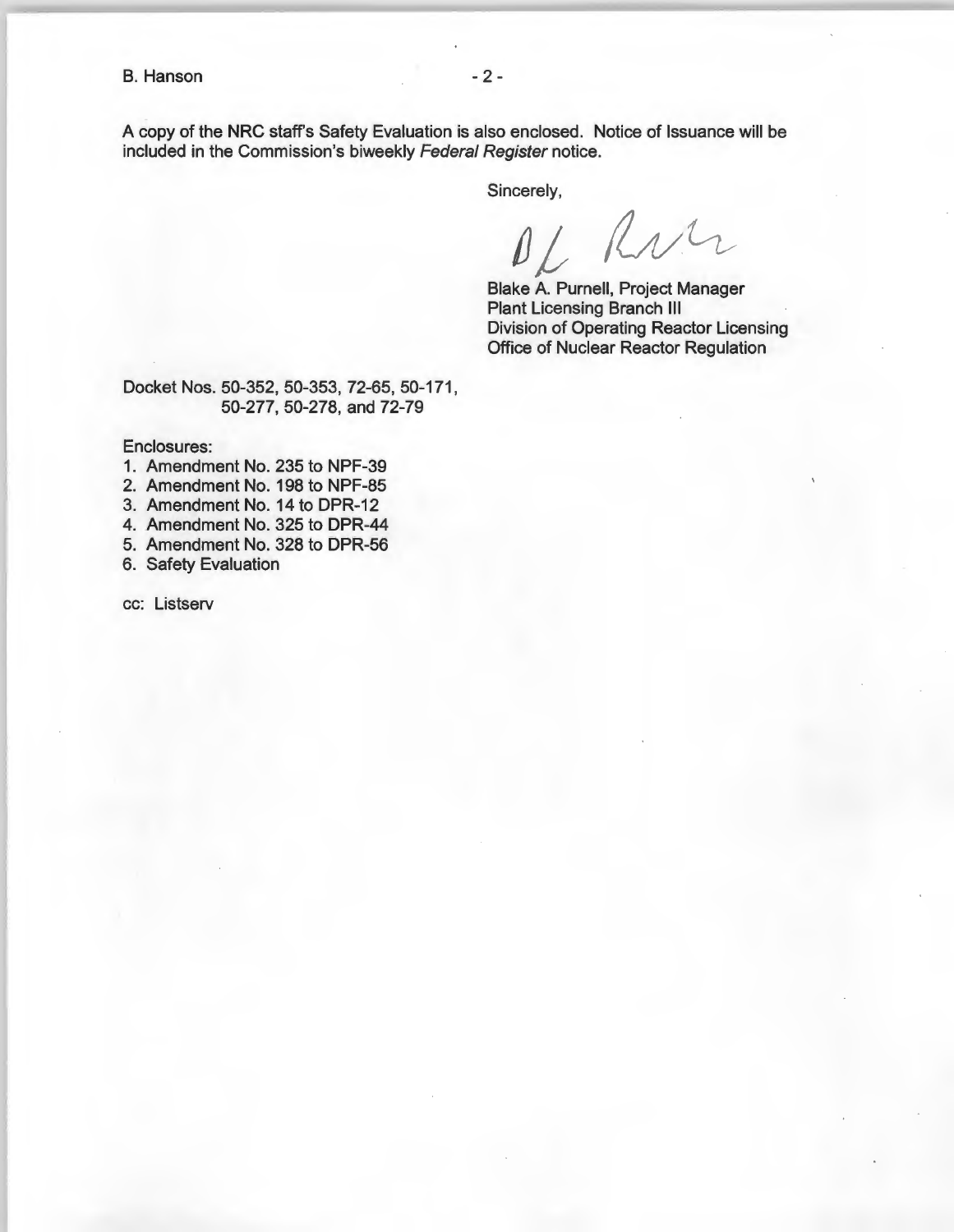

#### **UNITED STATES NUCLEAR REGULATORY COMMISSION WASHINGTON, D.C. 20555-0001**

# EXELON GENERATION COMPANY, LLC

# DOCKET NO. 50-352

# LIMERICK GENERATING STATION, UNIT 1

# AMENDMENT TO RENEWED FACILITY OPERATING LICENSE

Amendment No. 235 Renewed License No. NPF-39

- 1. The U.S. Nuclear Regulatory Commission (the Commission or the NRC) has found that:
	- A. The application for amendment by Exelon Generation Company, LLC (Exelon, the licensee) dated May 10, 2018, as supplemented by letters dated November 1, 2018, and November 29, 2018, complies with the standards and requirements of the Atomic Energy Act of 1954, as amended (the Act), and the Commission's rules and regulations set forth in Title 10 of the Code of Federal Regulations (10 CFR) Chapter I;
	- B. The facility will operate in conformity with the application, the provisions of the Act, and the rules and regulations of the Commission;
	- C. There is reasonable assurance (i) that the activities authorized by this amendment can be conducted without endangering the health and safety of the public, and (ii) that such activities will be conducted in compliance with the Commission's regulations;
	- D. The issuance of this amendment will not be inimical to the common defense and security or to the health and safety of the public; and
	- E. The issuance of this amendment is in accordance with 10 CFR Part 51 of the Commission's regulations and all applicable requirements have been satisfied.
- 2. Accordingly, Renewed Facility Operating License No. NPF-39 is hereby amended by revision to the emergency plan as set forth in the licensee's application dated May 10, 2018, as supplemented by letters dated November 1, 2018, and November 29, 2018, and evaluated in the NRC staff's safety evaluation for this amendment.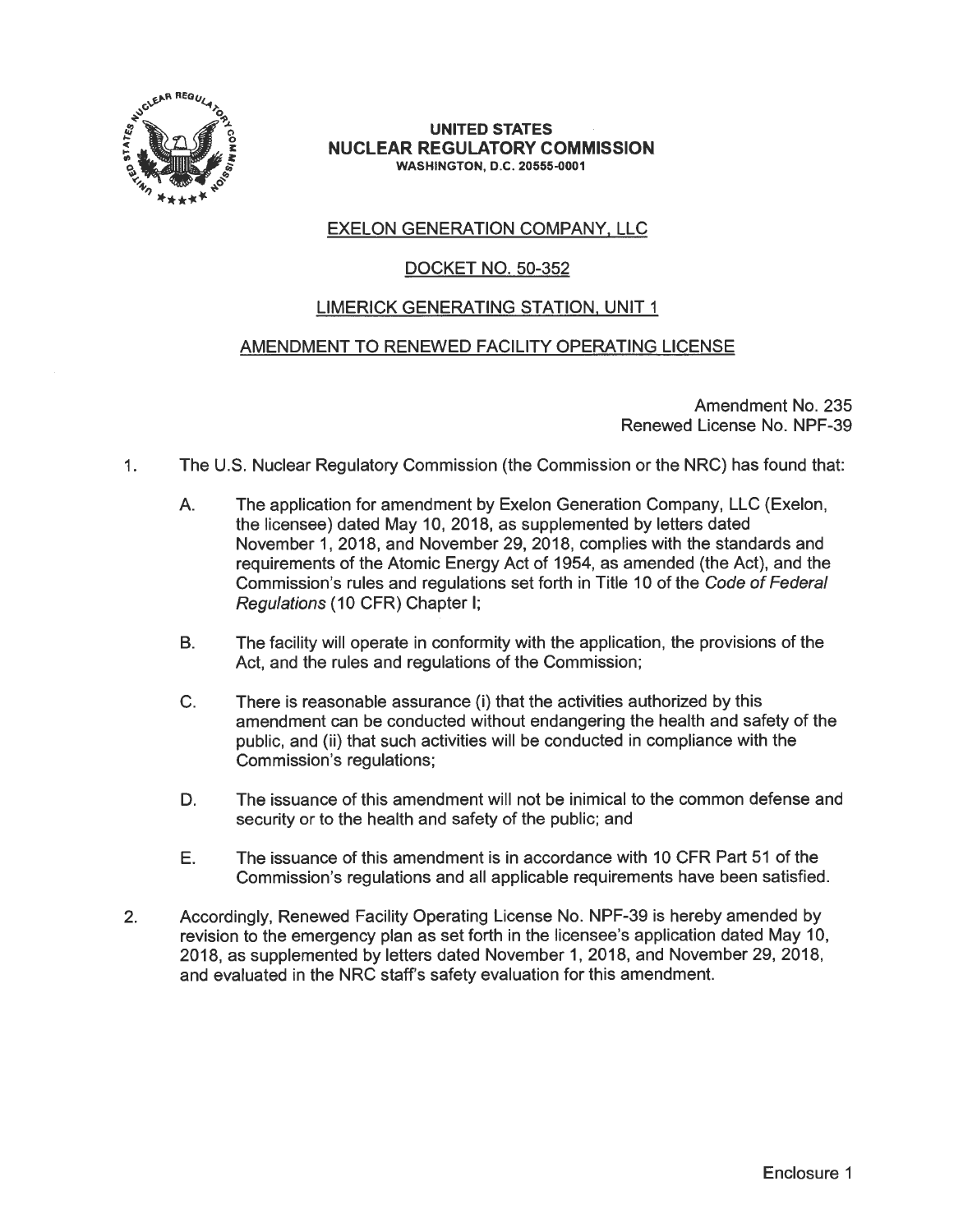3. This license amendment is effective as of the date of its issuance and shall be implemented on or before December 31, 2019.

FOR THE NUCLEAR REGULATORY COMMISSION

Michele H. Evans por

Ho K. Nieh, Director Office of Nuclear Reactor Regulation

Date of Issuance: May 24, 2019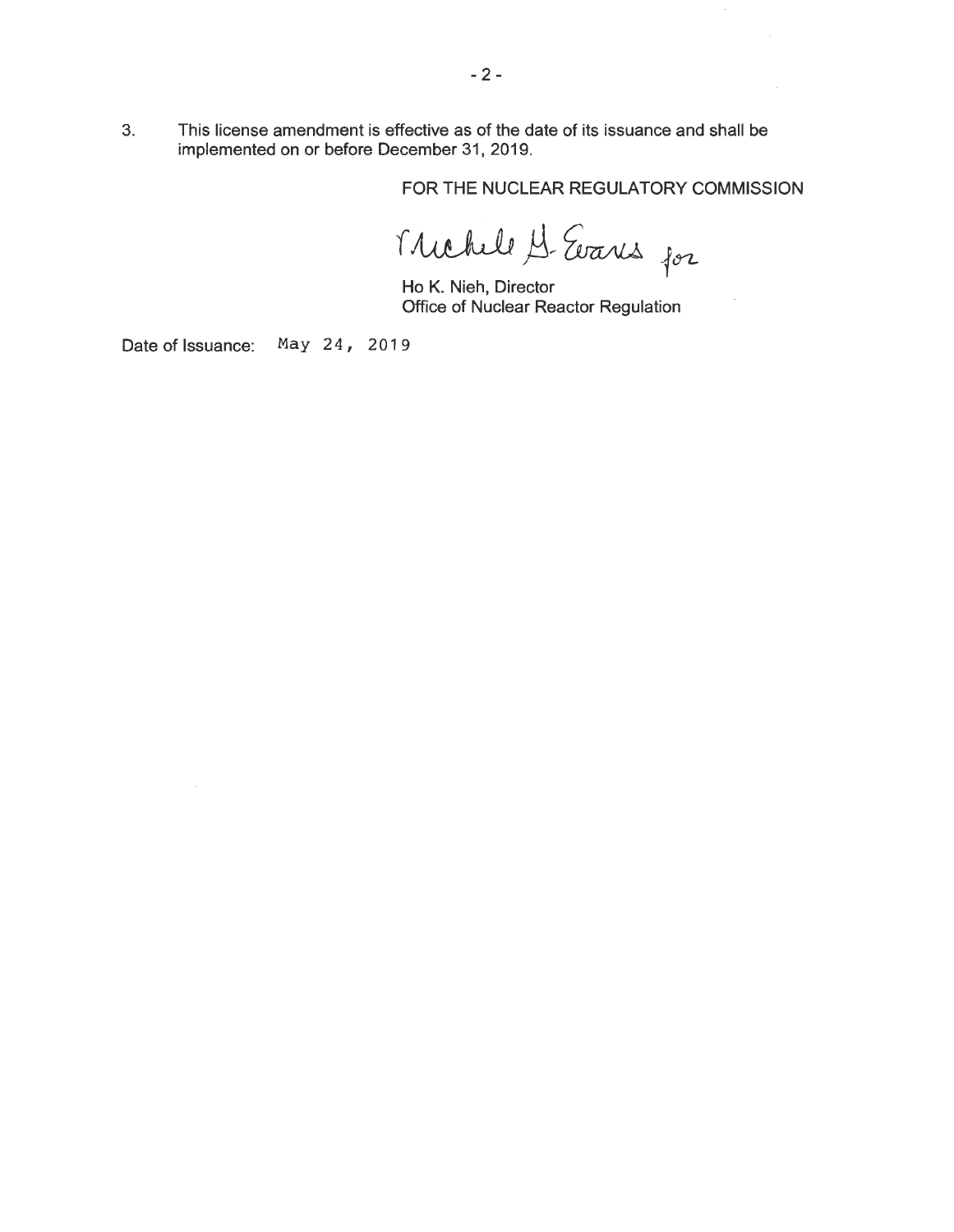

#### **UNITED STATES NUCLEAR REGULATORY COMMISSION WASHINGTON, D.C. 20555-0001**

# EXELON GENERATION COMPANY, LLC

# DOCKET NO. 50-353

# LIMERICK GENERATING STATION, UNIT 2

#### AMENDMENT TO RENEWED FACILITY OPERATING LICENSE

Amendment No. 198 Renewed License No. NPF-85

- 1. The U.S. Nuclear Regulatory Commission (the Commission or the NRC) has found that:
	- A. The application for amendment by Exelon Generation Company, LLC (Exelon, the licensee) dated May 10, 2018, as supplemented by letters dated November 1, 2018, and November 29, 2018, complies with the standards and requirements of the Atomic Energy Act of 1954, as amended (the Act), and the Commission's rules and regulations set forth in Title 10 of the Code of Federal Regulations (10 CFR) Chapter I;
	- B. The facility will operate in conformity with the application, the provisions of the Act, and the rules and regulations of the Commission;
	- C. There is reasonable assurance (i) that the activities authorized by this amendment can be conducted without endangering the health and safety of the public, and (ii) that such activities will be conducted in compliance with the Commission's regulations;
	- D. The issuance of this amendment will not be inimical to the common defense and security or to the health and safety of the public; and
	- E. The issuance of this amendment is in accordance with 10 CFR Part 51 of the Commission's regulations and all applicable requirements have been satisfied.
- 2. Accordingly, Renewed Facility Operating License No. NPF-85 is hereby amended by revision to the emergency plan as set forth in the licensee's application dated May 10, 2018, as supplemented by letters dated November 1, 2018, and November 29, 2018, and evaluated in the NRC staff's safety evaluation for this amendment.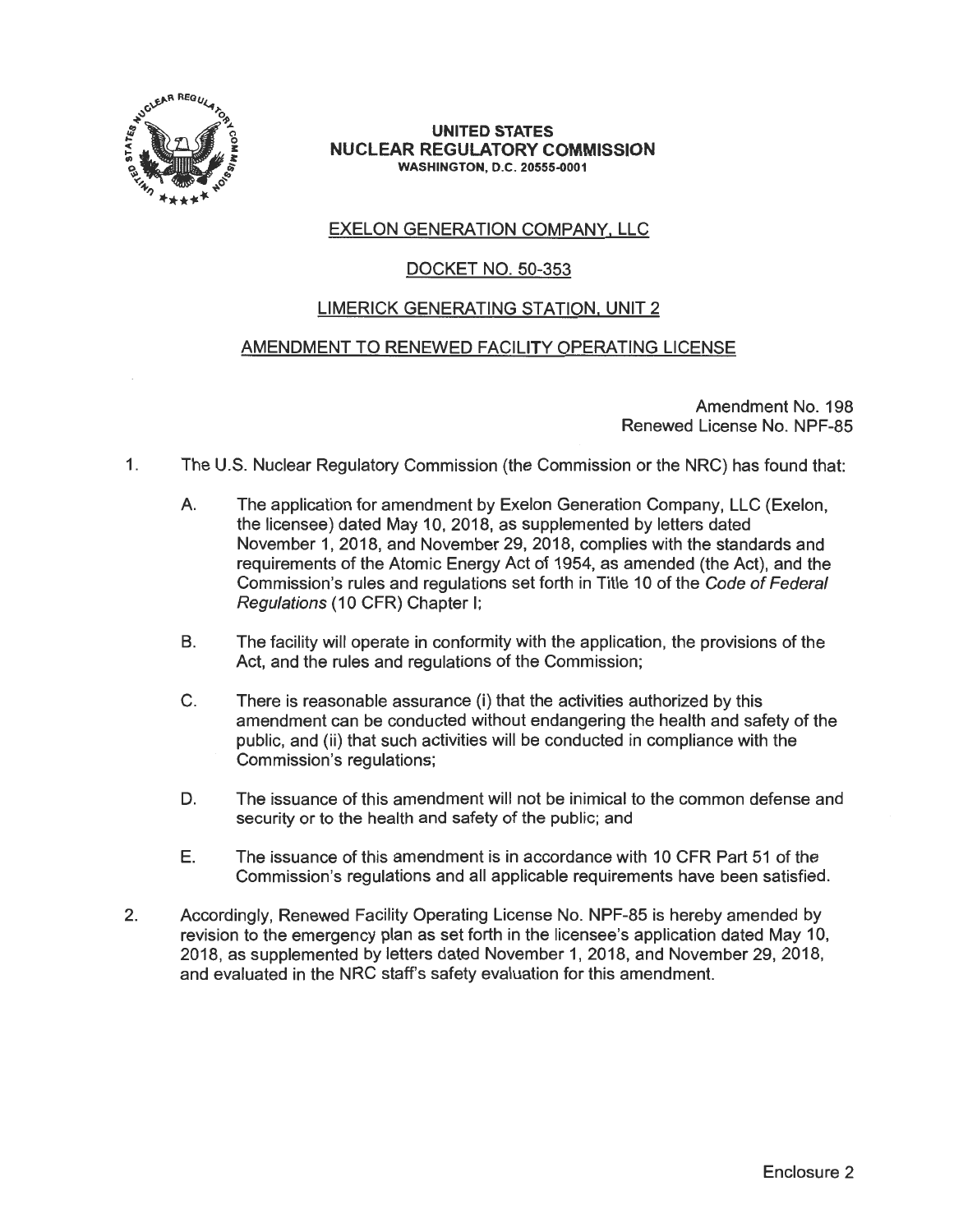3. This license amendment is effective as of the date of its issuance and shall be implemented on or before December 31, 2019.

FOR THE NUCLEAR REGULATORY COMMISSION

Michell A. Evans for

Ho K. Nieh, Director Office of Nuclear Reactor Regulation

Date of Issuance: May 24, 2019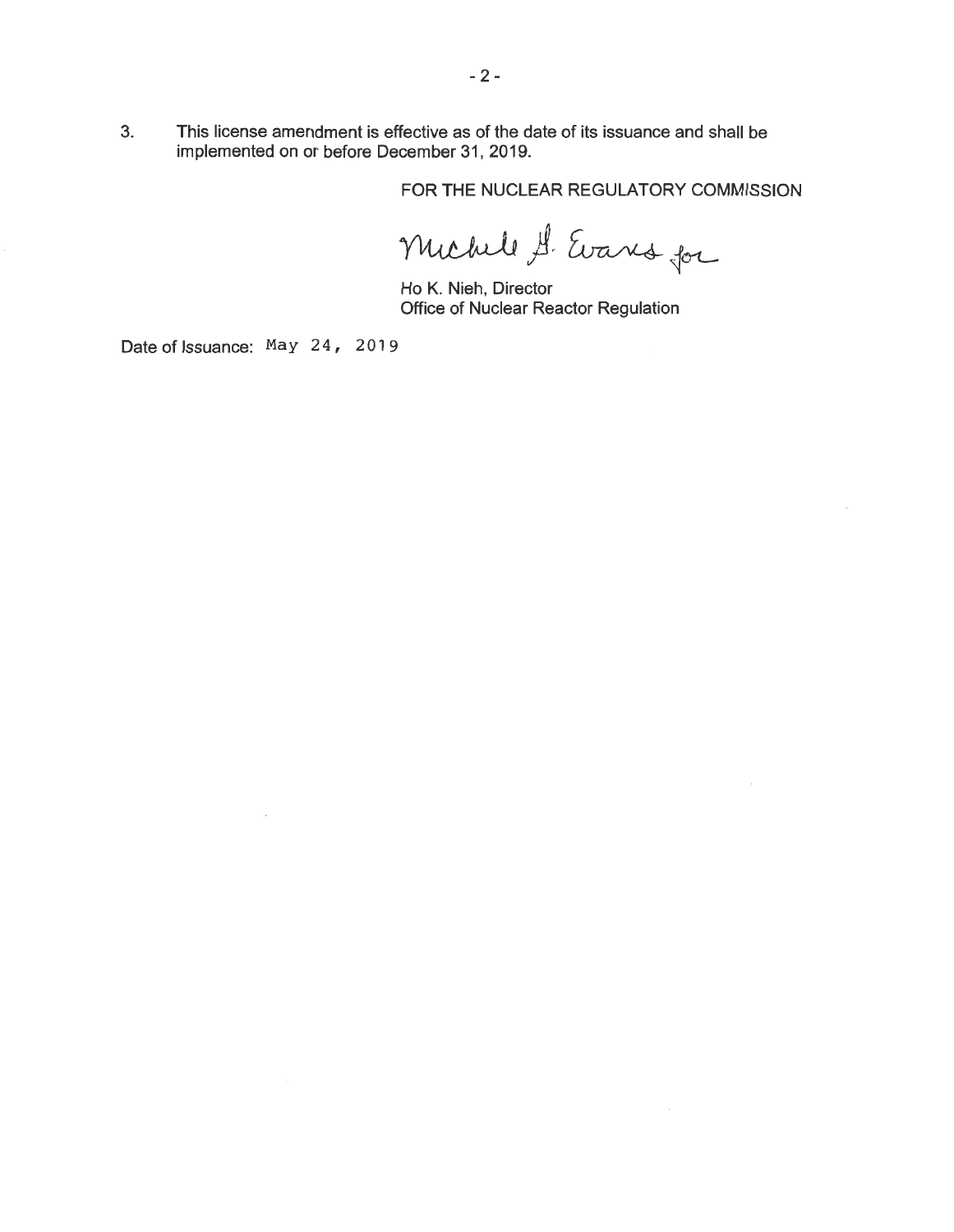

**UNITED STATES NUCLEAR REGULATORY COMMISSION WASHINGTON, D.C. 20555-0001** 

#### EXELON GENERATION COMPANY, LLC

#### PSEG NUCLEAR LLC

#### DOCKET NO. 50-171

#### PEACH BOTTOM ATOMIC POWER STATION, UNIT 1

#### AMENDMENT TO FACILITY OPERATING LICENSE

Amendment No. 14 License No. DPR-12

- 1. The U.S. Nuclear Regulatory Commission (the Commission or the NRC) has found that:
	- A. The application for amendment by Exelon Generation Company, LLC (Exelon, the licensee) dated May 10, 2018, as supplemented by letters dated November 1, 2018, and November 29, 2018, complies with the standards and requirements of the Atomic Energy Act of 1954, as amended (the Act), and the Commission's rules and regulations set forth in Title 10 of the Code of Federal Regulations (10 CFR) Chapter I;
	- B. The facility will operate in conformity with the application, the provisions of the Act, and the rules and regulations of the Commission;
	- C. There is reasonable assurance (i) that the activities authorized by this amendment can be conducted without endangering the health and safety of the public, and (ii) that such activities will be conducted in compliance with the Commission's regulations;
	- D. The issuance of this amendment will not be inimical to the common defense and security or to the health and safety of the public; and
	- E. The issuance of this amendment is in accordance with 10 CFR Part 51 of the Commission's regulations and all applicable requirements have been satisfied.
- 2. Accordingly, Facility Operating License No. DPR-12 is hereby amended by revision to the emergency plan as set forth in the licensee's application dated May 10, 2018, as supplemented by letters dated November 1, 2018, and November 29, 2018, and evaluated in the NRC staff's safety evaluation for this amendment.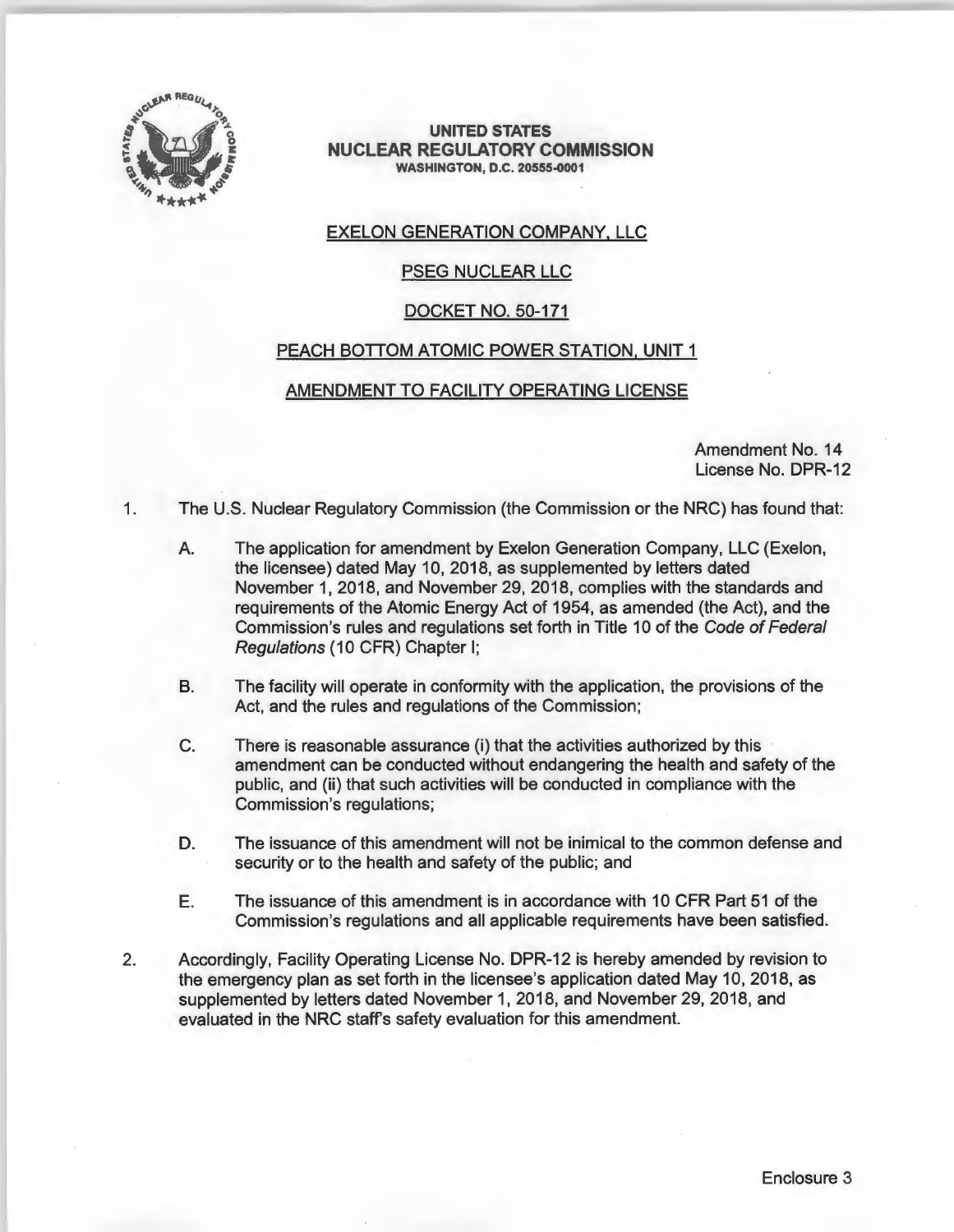3. This license amendment is effective as of the date of its issuance and shall be implemented on or before December 31, 2019.

FOR THE NUCLEAR REGULATORY COMMISSION

Bruce A. Watson, Chief Reactor Decommissioning Branch Division of Decommissioning, Uranium Recovery, and Waste Programs Office of Nuclear Material Safety and Safeguards

Date of Issuance: May 24, 2019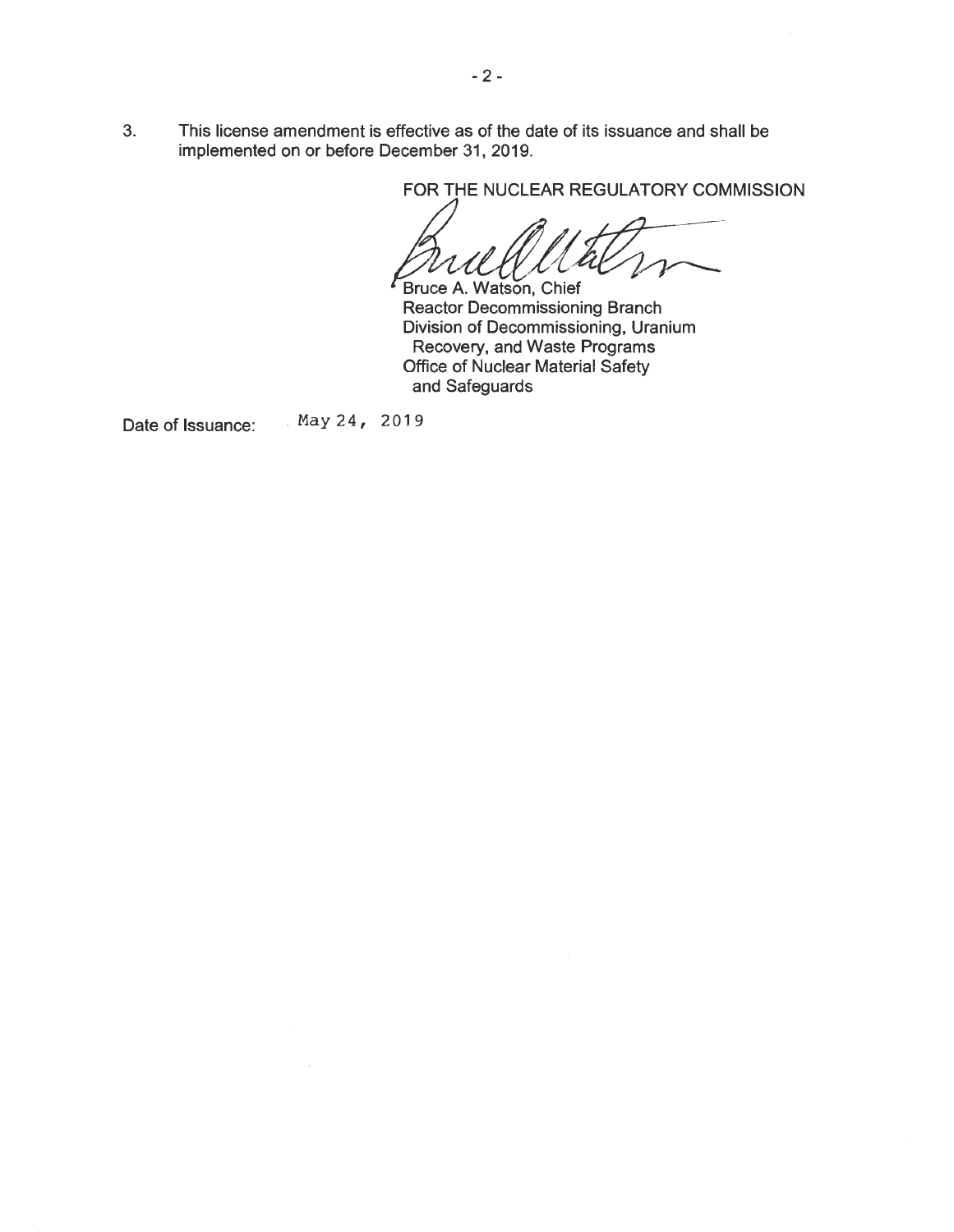

#### **UNITED STATES NUCLEAR REGULATORY COMMISSION WASHINGTON, D.C. 20555-0001**

# EXELON GENERATION COMPANY, LLC

# PSEG NUCLEAR LLC

# DOCKET NO. 50-277

# PEACH BOTTOM ATOMIC POWER STATION, UNIT 2

#### AMENDMENT TO RENEWED FACILITY OPERATING LICENSE

Amendment No. 325 Renewed License No. DPR-44

- 1. The U.S. Nuclear Regulatory Commission (the Commission or the NRC) has found that:
	- A. The application for amendment by Exelon Generation Company, LLC (Exelon, the licensee) dated May 10, 2018, as supplemented by letters dated November 1, 2018, and November 29, 2018, complies with the standards and requirements of the Atomic Energy Act of 1954, as amended (the Act), and the Commission's rules and regulations set forth in Title 10 of the Code of Federal Regulations (10 CFR) Chapter I;
	- B. The facility will operate in conformity with the application, the provisions of the Act, and the rules and regulations of the Commission;
	- C. There is reasonable assurance (i) that the activities authorized by this amendment can be conducted without endangering the health and safety of the public, and (ii) that such activities will be conducted in compliance with the Commission's regulations;
	- D. The issuance of this amendment will not be inimical to the common defense and security or to the health and safety of the public; and
	- E. The issuance of this amendment is in accordance with 10 CFR Part 51 of the Commission's regulations and all applicable requirements have been satisfied.
- 2. Accordingly, Renewed Facility Operating License No. DPR-44 is hereby amended by revision to the emergency plan as set forth in the licensee's application dated May 10, 2018, as supplemented by letters dated November 1, 2018, and November 29, 2018, and evaluated in the NRC staff's safety evaluation for this amendment.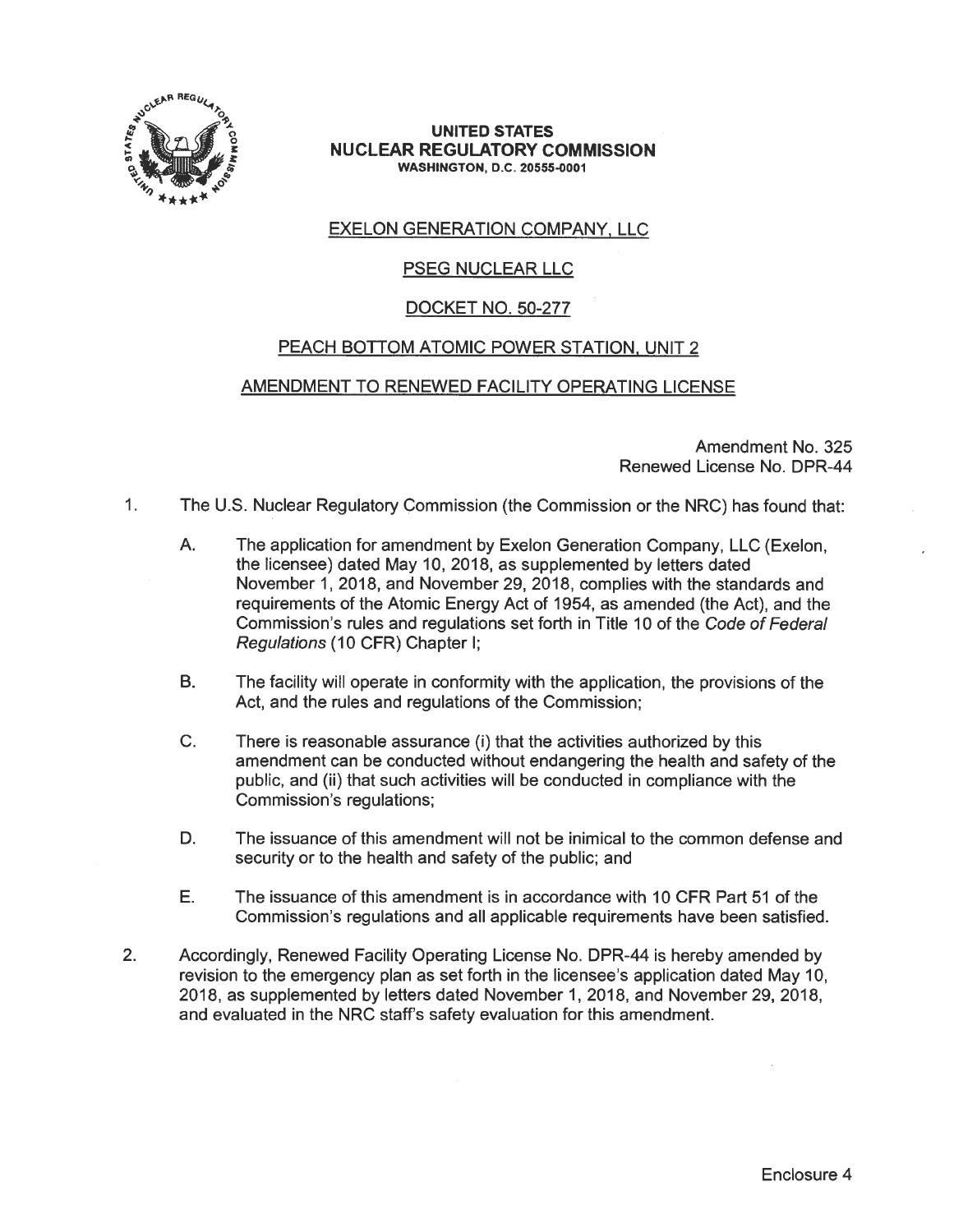3. This license amendment is effective as of the date of its issuance and shall be implemented on or before December 31, 2019.

FOR THE NUCLEAR REGULATORY COMMISSION

Michele A-Evans for

Ho K. Nieh, Director Office of Nuclear Reactor Regulation

Date of Issuance: May 24, 2019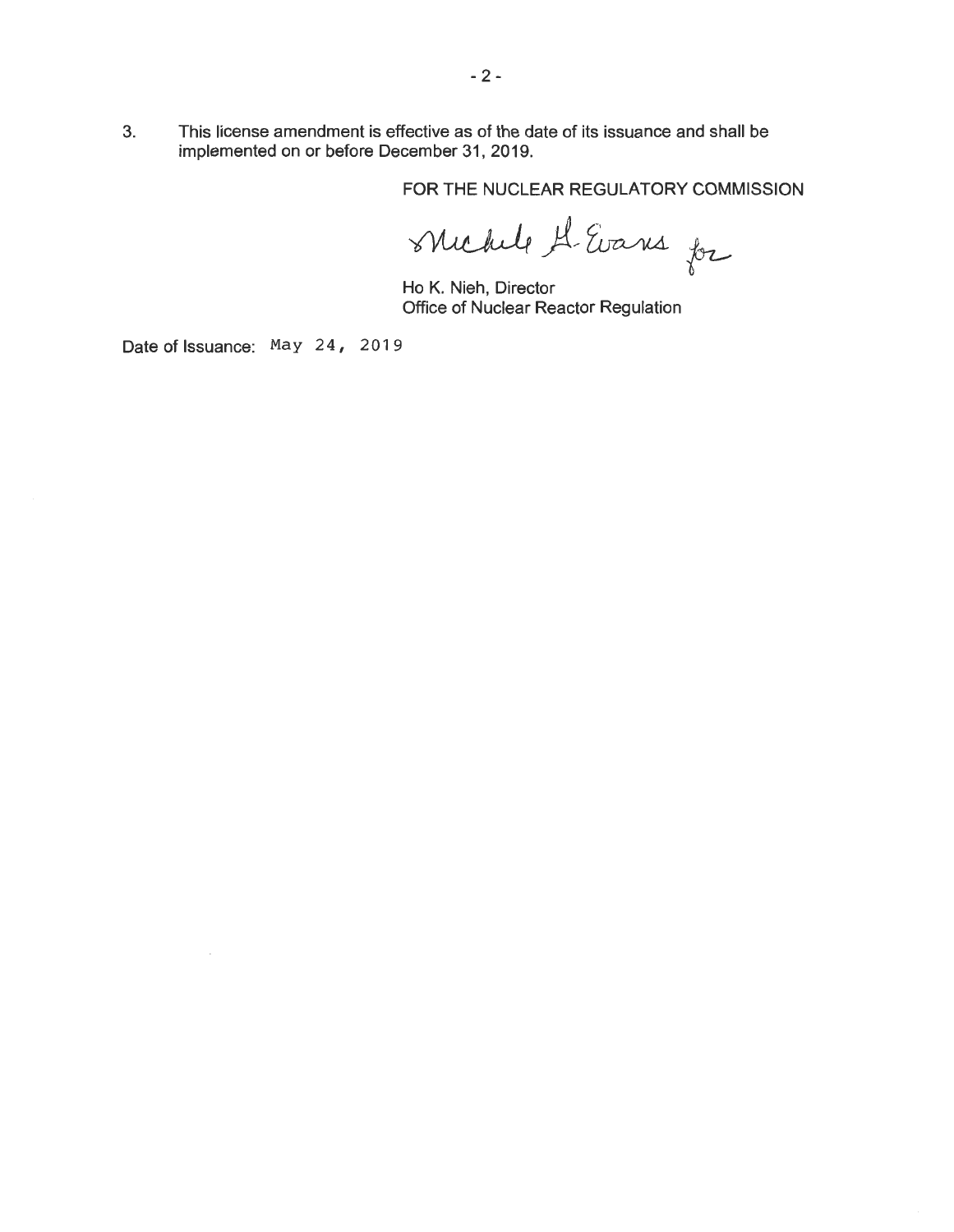

#### **UNITED STATES NUCLEAR REGULATORY COMMISSION WASHINGTON, D.C. 20555-0001**

# EXELON GENERATION COMPANY, LLC

# PSEG NUCLEAR LLC

# DOCKET NO. 50-278

# PEACH BOTTOM ATOMIC POWER STATION, UNIT 3

#### AMENDMENT TO RENEWED FACILITY OPERATING LICENSE

Amendment No. 328 Renewed License No. DPR-56

- 1. The U.S. Nuclear Regulatory Commission (the Commission or the NRC) has found that:
	- A. The application for amendment by Exelon Generation Company, LLC (Exelon, the licensee) dated May 10, 2018, as supplemented by letters dated November 1, 2018, and November 29, 2018, complies with the standards and requirements of the Atomic Energy Act of 1954, as amended (the Act), and the Commission's rules and regulations set forth in Title 10 of the Code of Federal Regulations (10 CFR) Chapter I;
	- B. The facility will operate in conformity with the application, the provisions of the Act, and the rules and regulations of the Commission;
	- C. There is reasonable assurance (i) that the activities authorized by this amendment can be conducted without endangering the health and safety of the public, and (ii) that such activities will be conducted in compliance with the Commission's regulations;
	- D. The issuance of this amendment will not be inimical to the common defense and security or to the health and safety of the public; and
	- E. The issuance of this amendment is in accordance with 10 CFR Part 51 of the Commission's regulations and all applicable requirements have been satisfied.
- 2. Accordingly, Renewed Facility Operating License No. DPR-56 is hereby amended by revision to the emergency plan as set forth in the licensee's application dated May 10, 2018, as supplemented by letters dated November 1, 2018, and November 29, 2018, and evaluated in the NRC staff's safety evaluation for this amendment.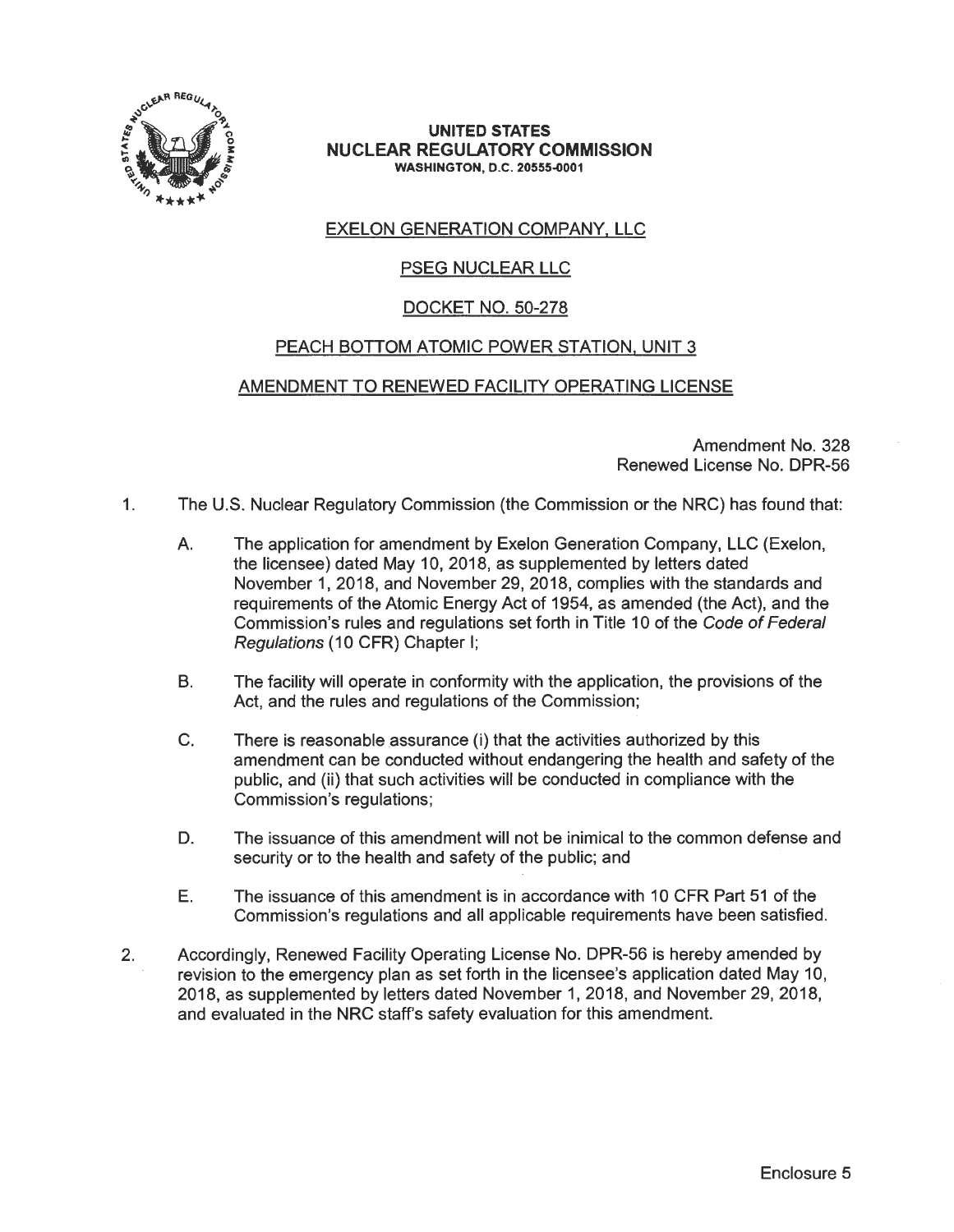3. This license amendment is effective as of the date of its issuance and shall be implemented on or before December 31, 2019.

FOR THE NUCLEAR REGULATORY COMMISSION

Michele A-Evans for

Ho K. Nieh, Director Office of Nuclear Reactor Regulation

Date of Issuance: May 24, 2019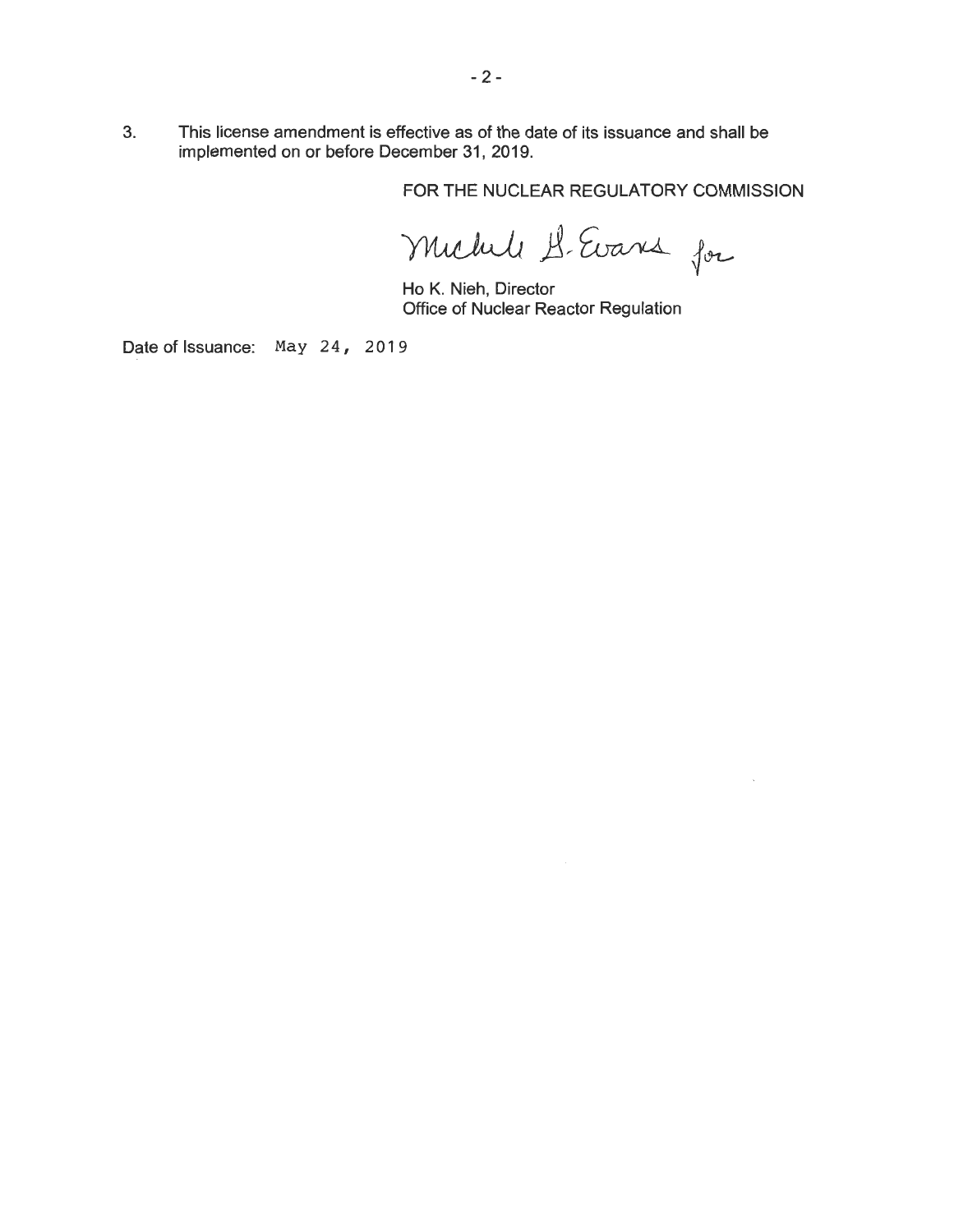

#### **UNITED STATES NUCLEAR REGULATORY COMMISSION WASHINGTON, D.C. 20555-0001**

# SAFETY EVALUATION BY THE OFFICE OF NUCLEAR REACTOR REGULATION

# RELATED TO

# AMENDMENT NO. 235 TO RENEWED FACILITY OPERATING LICENSE NO. NPF-39,

# AMENDMENT NO. 198 TO RENEWED FACILITY OPERATING LICENSE NO. NPF-85,

# AMENDMENT NO. 14 TO FACILITY OPERATING LICENSE NO. DPR-12,

# AMENDMENT NO. 325 TO RENEWED FACILITY OPERATING LICENSE NO. DPR-44,

AND AMENDMENT NO. 328 TO RENEWED FACILITY OPERATING LICENSE NO. DPR-56

# EXELON GENERATION COMPANY, LLC

# LIMERICK GENERATING STATION, UNITS 1 AND 2

# PEACH BOTTOM ATOMIC POWER STATION, UNITS 1, 2, AND 3

DOCKET NOS. 50-352, 50-353, 72-65, 50-171, 50-277, 50-278, and 72-79

# 1.0 INTRODUCTION

By application dated May 10, 2018 (Agencywide Documents Access and Management System (ADAMS) Package Accession No. ML 18149A290), as supplemented by letters dated November 1, 2018, and November 29, 2018 (ADAMS Accession Nos. ML 18305B270 and ML 18337A004, respectively), Exelon Generation Company, LLC (Exelon, the licensee) submitted a license amendment request (LAR) for Limerick Generating Station (Limerick), Units 1 and 2, and Peach Bottom Atomic Power Station (Peach Bottom), Units 1, 2, and 3 (the facilities or sites). The amendments would revise the emergency plans by changing the emergency response organization (ERO) staffing requirements for each of these facilities.

The emergency plans for the Exelon facilities consist of the Standardized Radiological Emergency Plan and plant-specific emergency plan annexes. The Exelon Standardized Radiological Emergency Plan contains information that is common across the Exelon fleet, and it will be affected by the proposed changes. Exelon has requested similar changes to its emergency plans for most of its fleet. However, this review only considers the changes for the facilities requested in Exelon's May 10, 2018, application. The proposed emergency plan changes for other Exelon facilities will be reviewed separately.

The LAR provided separate enclosures for each site (Enclosures 1 and 2), which provided an evaluation of the proposed changes for the site, a marked-up copy of the proposed site emergency plan, and a clean copy of the proposed site emergency plan. Enclosure 3 to the LAR provided an ERO task analysis applicable to all the plants. Enclosure 4 to the LAR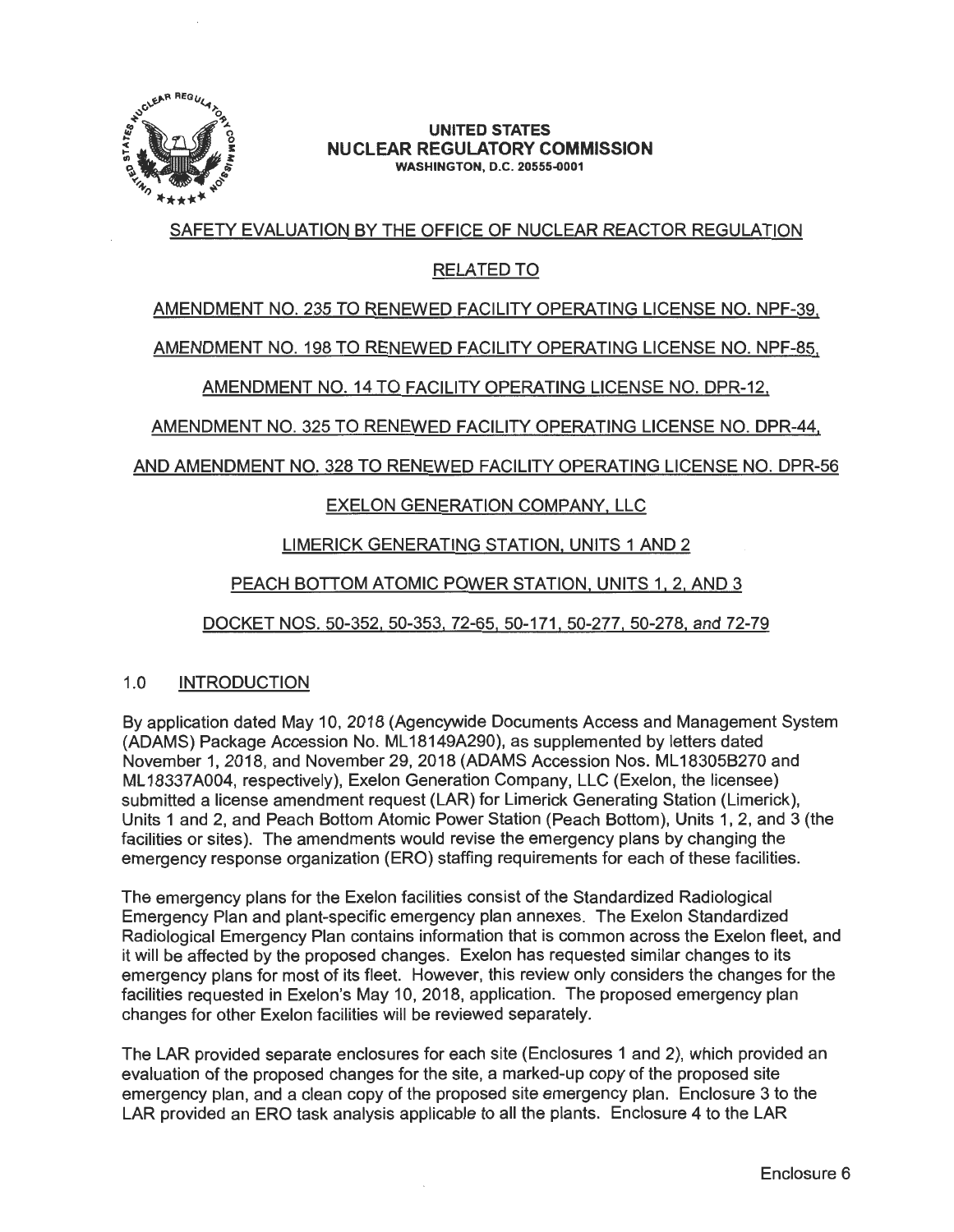provided a summary of regulatory commitments. Enclosure 5 provided information regarding discussions with the Commonwealth of Pennsylvania and the State of Maryland regarding the proposed changes.

The licensee's supplement dated November 1, 2018, was in response to a U.S. Nuclear Regulatory Commission (NRC or the Commission) staff request for additional information dated October 2, 2018 (ADAMS Accession No. ML 18276A020). The November 1, 2018, and November 29, 2018, supplements provided additional information that clarified the application, did not expand the scope of the application as originally noticed, and did not change the NRC staff's original proposed no significant hazards consideration determination as published in the Federal Register on July 17, 2018 (83 FR 33268).

#### 2.0 REGULATORY EVALUATION

#### 2.1 Description of Proposed Changes

For each facility, the proposed changes would revise the ERO staffing composition and increase the staff augmentation times for certain ERO positions from 60 minutes to 90 minutes following the declaration of an alert or higher emergency classification level (ECL). Additionally, the licensee proposed to relocate the listing of the ERO minimum staffing requirements from the site-specific annexes to the Exelon Standardized Radiological Emergency Plan. Some positions would also be relocated to emergency plan implementing procedures (EPIPs) as positions for full augmentation. Exelon considers full-augmented staff as those ERO positions that provide support for the minimum staff in response to an emergency. Tables 1, 2, and 3 below provide a summary of the changes to the ERO on-shift staff positions, minimum staff positions, and full-augmented staff positions, respectively.

| <b>Emergency Plan Function</b>   | <b>Current On-Shift Staff</b><br><b>Positions</b>                                                                                                   | <b>Proposed On-Shift Staff</b><br><b>Positions</b>           |
|----------------------------------|-----------------------------------------------------------------------------------------------------------------------------------------------------|--------------------------------------------------------------|
| <b>Command and Control</b>       | <b>Shift Emergency Director</b>                                                                                                                     | <b>Shift Emergency Director</b>                              |
| Communications                   | (2) Shift Communicators                                                                                                                             | (1) Shift Communicator                                       |
| <b>Radiation Protection (RP)</b> | (1) RP Technician (in-plant<br>surveys)<br>(2) RP Technicians (in-plant<br>protective actions) with<br>collateral duties<br>(1) Chemistry Personnel | (2) RP Technicians                                           |
| <b>Supervision of RP Staff</b>   | Not Applicable (N/A)                                                                                                                                | <b>Shift Emergency Director</b>                              |
| <b>Dose Assessment</b>           | (1) RP Technician (performed<br>remotely)                                                                                                           | <b>Shift Dose Assessor</b><br>(collateral duty)              |
| <b>Emergency Classifications</b> | N/A                                                                                                                                                 | <b>Emergency Classification</b><br>Advisor (collateral duty) |
| <b>Engineering</b>               | <b>Shift Technical Advisor</b><br>(collateral duty)                                                                                                 | <b>Shift Technical Advisor</b><br>(collateral duty)          |
| <b>Security</b>                  | Per the security plan                                                                                                                               | Per the security plan                                        |

#### **Table 1: Summary of Changes to ERO On-Shift Staff Positions**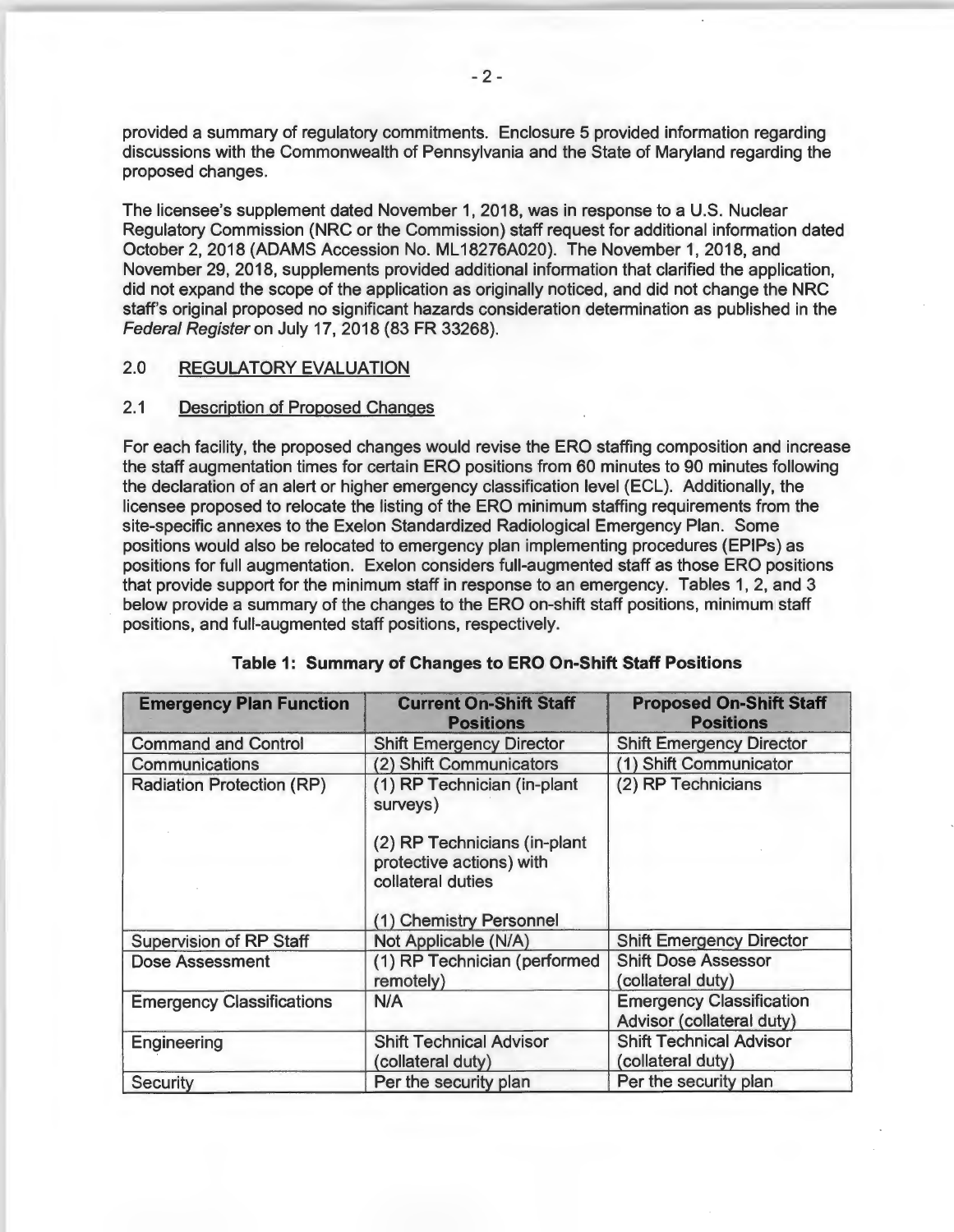| <b>Emergency Plan Function</b>                   | <b>Current On-Shift Staff</b><br><b>Positions</b>                                            | <b>Proposed On-Shift Staff</b><br><b>Positions</b> |  |
|--------------------------------------------------|----------------------------------------------------------------------------------------------|----------------------------------------------------|--|
| <b>Repair Team Activities</b>                    | (1) Mechanical Maintenance<br>Staff (operator collateral duty)<br>(1) Electrical Maintenance | N/A                                                |  |
|                                                  | Staff (operator collateral duty)                                                             |                                                    |  |
|                                                  | (1) Radwaste Operator                                                                        |                                                    |  |
|                                                  | (1) Instrument and Control<br>(I&C) Personnel                                                |                                                    |  |
| <b>Fire Fighting</b>                             | (5) Persons                                                                                  | Per the fire protection plan                       |  |
| <b>First Aid and Rescue</b><br><b>Operations</b> | (2) Plant Personnel (collateral<br>duty)                                                     | N/A                                                |  |
| <b>Field Monitoring Team (FMT)</b>               | (2) Offsite FMT Personnel                                                                    | N/A                                                |  |

# **Table 2: Summary of Changes to ERO Minimum Staff Positions**

|                                              | <b>Proposed ERO Minimum Staff Positions</b> |  |
|----------------------------------------------|---------------------------------------------|--|
| <b>Current ERO Minimum Staff Positions</b>   | (response times are 60 minutes unless       |  |
|                                              | otherwise noted)                            |  |
| <b>Technical Support Center (TSC)</b>        |                                             |  |
| <b>Station Emergency Director</b>            | <b>Station Emergency Director</b>           |  |
| <b>Operations Manager</b>                    | <b>Operations Manager (Emergency</b>        |  |
|                                              | <b>Classification Advisor)</b>              |  |
| <b>Emergency Notification System (ENS)</b>   | <b>ENS Communicator</b>                     |  |
| Communicator                                 |                                             |  |
| <b>RP Manager</b>                            | <b>RP Manager</b>                           |  |
| Core Thermal/Hydraulic Engineer              | Core Thermal/Hydraulic Engineer             |  |
| <b>Mechanical Engineer</b>                   | <b>Mechanical Engineer</b>                  |  |
| <b>Electrical Engineer</b>                   | <b>Electrical Engineer</b>                  |  |
| N/A                                          | <b>Security Coordinator</b>                 |  |
| <b>TSC Director</b>                          | Relocated to EPIP as Full Augmentation      |  |
| <b>Technical Manager</b>                     | Relocated to EPIP as Full Augmentation      |  |
| <b>Maintenance Manager</b>                   | Relocated to EPIP as Full Augmentation      |  |
| <b>Severe Accident Management Guidelines</b> | <b>Position Removed from Staffing Table</b> |  |
| (SAMG) Decision Maker (collateral duty)      |                                             |  |
| SAMG Evaluator #1 (collateral duty)          | <b>Position Removed from Staffing Table</b> |  |
| SAMG Evaluator #2 (collateral duty)          | <b>Position Removed from Staffing Table</b> |  |
| <b>Emergency Operations Facility (EOF)</b>   |                                             |  |
| <b>Corporate Emergency Director</b>          | <b>Corporate Emergency Director</b>         |  |
| <b>State/Local Communicator</b>              | <b>State/Local Communicator</b>             |  |
| <b>Health Physics Network Communicator</b>   | Relocated to EPIP as Full Augmentation      |  |
| <b>Dose Assessment Coordinator</b>           | <b>Dose Assessment Coordinator</b>          |  |
| <b>RP Manager</b><br><b>RP Manager</b>       |                                             |  |
| <b>Logistics Manager</b>                     | Relocated to EPIP as Full Augmentation      |  |
| <b>Environmental Coordinator</b>             | Relocated to EPIP as Full Augmentation      |  |
| <b>EOF Director</b>                          | Relocated to EPIP as Full Augmentation      |  |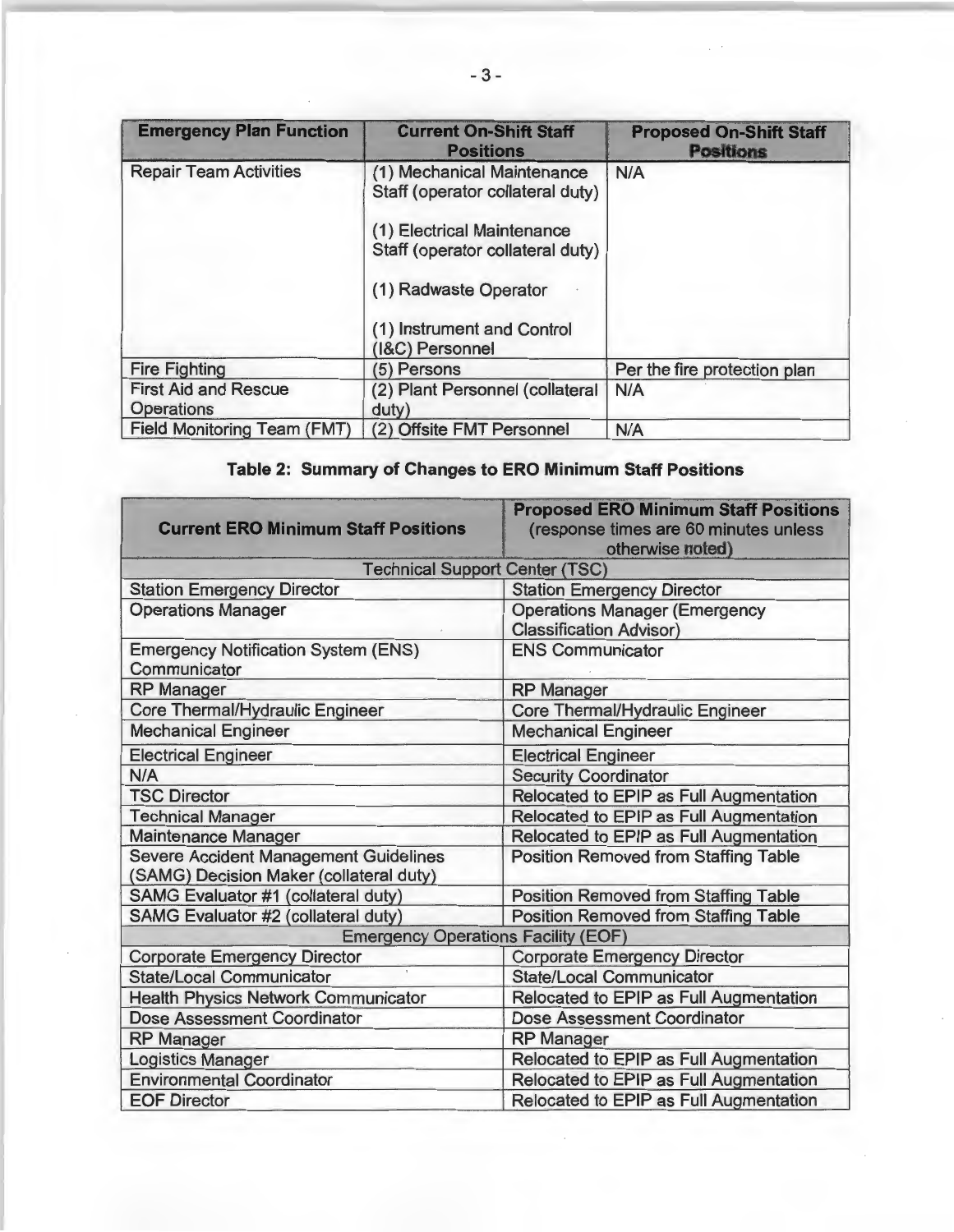| <b>Current ERO Minimum Staff Positions</b>    | <b>Proposed ERO Minimum Staff Positions</b><br>(response times are 60 minutes unless<br>otherwise noted) |  |
|-----------------------------------------------|----------------------------------------------------------------------------------------------------------|--|
| N/A                                           | <b>Computer Specialist (90 minutes)</b>                                                                  |  |
| <b>Joint Information Center (JIC)</b>         |                                                                                                          |  |
| <b>Corporate Spokesperson</b>                 | Corporate Spokesperson (90 minutes)                                                                      |  |
| <b>JIC Director</b>                           | JIC Director (90 minutes)                                                                                |  |
| <b>Public Information Director</b>            | Public Information Director (90 minutes)                                                                 |  |
| <b>Operations Support Center (OSC)</b>        |                                                                                                          |  |
| <b>OSC Director</b>                           | <b>OSC Director</b>                                                                                      |  |
| <b>Offsite Field Team Personnel #1</b>        | <b>Offsite Field Team Personnel</b>                                                                      |  |
| <b>Offsite Field Team Driver #1</b>           | <b>Offsite Field Team Driver</b>                                                                         |  |
| <b>Offsite Field Team Personnel #2</b>        | Offsite Field Team Personnel (90 minutes)                                                                |  |
| <b>Offsite Field Team Driver #2</b>           | Offsite Field Team Driver (90 minutes)                                                                   |  |
| Onsite Field Team member (onsite surveys) #1  | <b>Onsite Field Team member (onsite</b><br>surveys) #1                                                   |  |
| Onsite Field Team member (onsite surveys) #2  | <b>Deleted</b>                                                                                           |  |
| RP Personnel (in-plant surveys) #1            | RP Technician #1                                                                                         |  |
| RP Personnel (in-plant surveys) #2            | RP Technician #2                                                                                         |  |
| RP Personnel (in-plant protective actions) #1 | RP Technician #3                                                                                         |  |
| RP Personnel (in-plant protective actions) #2 | RP Technician #4 (90 minutes)                                                                            |  |
| RP Personnel (in-plant protective actions) #3 | RP Technician #5 (90 minutes)                                                                            |  |
| RP Personnel (in-plant protective actions) #4 | RP Technician #6 (90 minutes)                                                                            |  |
| Electrical/I&C Maintenance #1                 | <b>Electrical Maintenance Technician</b>                                                                 |  |
| Electrical/I&C Maintenance #2                 | I&C Technician (90 minutes)                                                                              |  |
| <b>Mechanical Maintenance #1</b>              | <b>Mechanical Maintenance Technician</b>                                                                 |  |
| <b>Mechanical Maintenance #2</b>              | <b>Deleted</b>                                                                                           |  |
| <b>Chemistry Personnel</b>                    | Relocated to EPIP as Full Augmentation                                                                   |  |
| N/A                                           | <b>Electrical Maintenance Supervisor/Lead</b><br>(90 minutes)                                            |  |
| N/A                                           | Mechanical Maintenance Supervisor/Lead<br>(90 minutes)                                                   |  |
| N/A                                           | I&C Supervisor/Lead (90 minutes)                                                                         |  |
| N/A                                           | RP Supervisor/Lead (90 minutes)                                                                          |  |

For each facility, the description of the full-augmented staff contained in the emergency plan will be relocated to an EPIP. ERO staff in positions designated "as needed" in Table 3 will be qualified for their ERO position; however, these staff will only be notified to respond if conditions warrant, as determined by the emergency director or their designee.

# **Table 3: Summary of Changes to the ERO Full-Augmented Staff Positions**

| <b>Current ERO Augmented Positions</b>                                            | <b>Proposed Change</b>     |  |
|-----------------------------------------------------------------------------------|----------------------------|--|
| <b>Technical Support Center (TSC)</b>                                             |                            |  |
| State/Local Communicator (TSC)                                                    | Position relocated to EPIP |  |
| <b>Health Physics Network Communicator (TSC)</b>                                  | Position relocated to EPIP |  |
| <b>Operations Communicators (TSC)</b>                                             | Position relocated to EPIP |  |
| Operations Communicators (Main Control Room   Position relocated to EPIP<br>(MCR) |                            |  |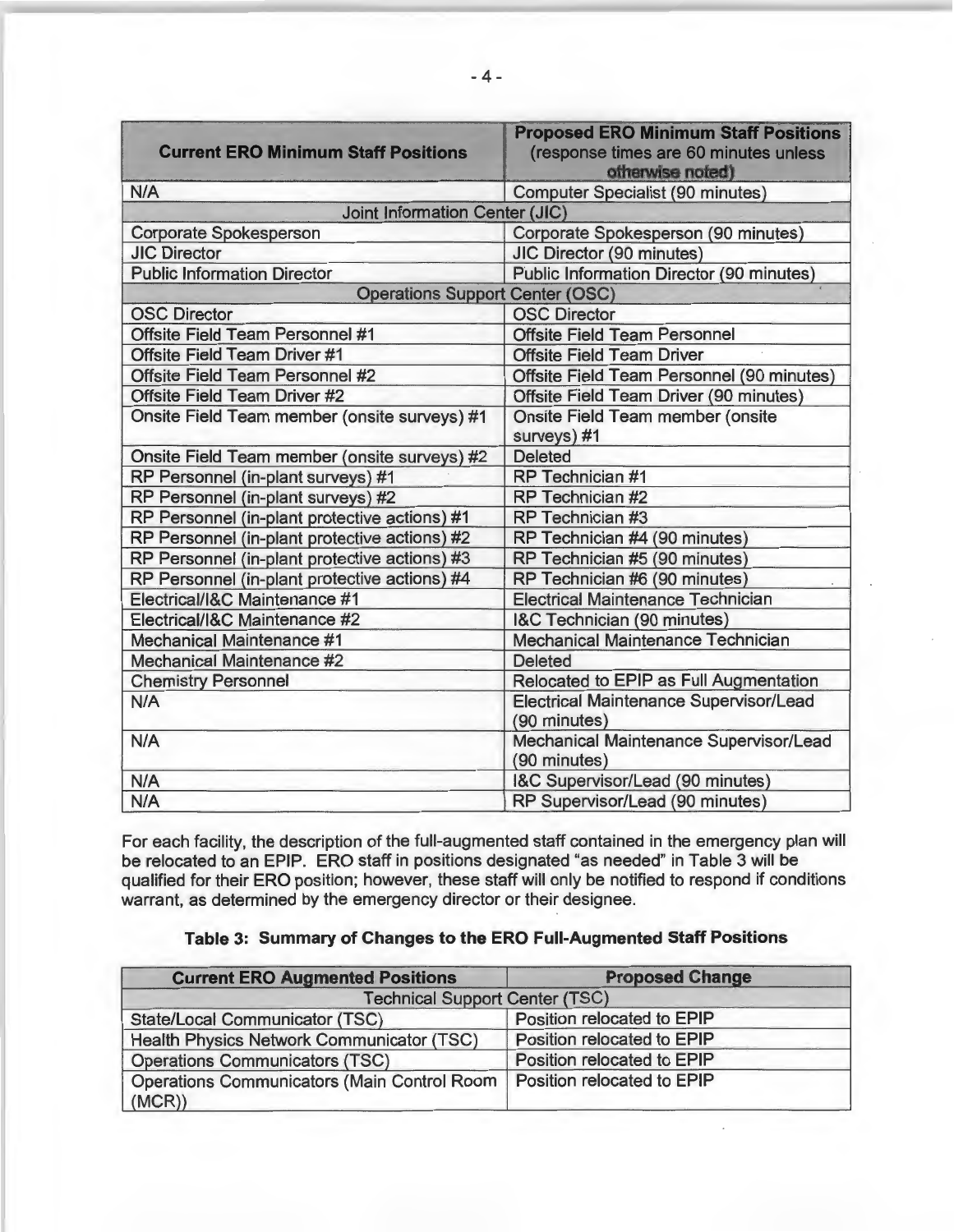| <b>Current ERO Augmented Positions</b>                   | <b>Proposed Change</b>                 |  |  |
|----------------------------------------------------------|----------------------------------------|--|--|
| Damage Control Communicator (TSC)                        | Position relocated to EPIP             |  |  |
| Damage Control Communicator (MCR)                        | Position relocated to EPIP             |  |  |
| <b>TSC Technical Communicator</b>                        | Position relocated to EPIP             |  |  |
| <b>Radiation Control Coordinator</b>                     | Position relocated to EPIP             |  |  |
| <b>Radiation Controls Engineer</b>                       | Position relocated to EPIP             |  |  |
| <b>Logistics Coordinator</b>                             | Position relocated to EPIP             |  |  |
| <b>Security Coordinator (TSC)</b>                        | Position reclassified as minimum staff |  |  |
| <b>Clerical Staff (As Needed)</b>                        | Position relocated to EPIP             |  |  |
| <b>Emergency Operations Facility (EOF)</b>               |                                        |  |  |
| <b>ENS Communicator</b>                                  | Position relocated to EPIP             |  |  |
| <b>Emergency Operations Center Communicator</b><br>(EOF) | Position relocated to EPIP             |  |  |
| <b>Regulatory Liaison</b>                                | Position relocated to EPIP             |  |  |
| <b>Dose Assessor</b>                                     | Position relocated to EPIP             |  |  |
| <b>Field Team Communicator</b>                           | Position relocated to EPIP             |  |  |
| <b>Technical Support Manager</b>                         | Position relocated to EPIP             |  |  |
| <b>Operations Advisor</b>                                | Position relocated to EPIP             |  |  |
| <b>Technical Advisor</b>                                 | Position relocated to EPIP             |  |  |
| <b>Administrative Coordinator</b>                        | Position relocated to EPIP             |  |  |
| <b>Events Recorder</b>                                   | Position relocated to EPIP             |  |  |
| <b>Computer Specialist</b>                               | Position reclassified as minimum staff |  |  |
| <b>Security Coordinator</b>                              | Position relocated to EPIP             |  |  |
| <b>State Emergency Operations Center Liaison</b>         | Position relocated to EPIP             |  |  |
| <b>Clerical Staff (As Needed)</b>                        | Position relocated to EPIP             |  |  |
| Joint Information Center (JIC)                           |                                        |  |  |
| <b>RP Spokesperson</b>                                   | Position relocated to EPIP             |  |  |
| <b>Technical Spokesperson</b>                            | Position relocated to EPIP             |  |  |
| <b>News Writer</b>                                       | Position relocated to EPIP             |  |  |
| <b>JIC Coordinator</b>                                   | Position relocated to EPIP             |  |  |
| <b>Events Recorder</b>                                   | Position relocated to EPIP             |  |  |
| <b>Access Controller</b>                                 | Position relocated to EPIP             |  |  |
| <b>Administrative Coordinator</b>                        | Position relocated to EPIP             |  |  |
| Rumor Control Staff (As Needed)                          | Position relocated to EPIP             |  |  |
| Media Monitor Staff (As Needed)                          | Position relocated to EPIP             |  |  |
| <b>Clerical Staff (As Needed)</b>                        | Position relocated to EPIP             |  |  |
| <b>Operations Support Center (OSC)</b>                   |                                        |  |  |
| Damage Control Communicator (OSC)                        | Position relocated to EPIP             |  |  |
| <b>Assistant OSC Director</b>                            | Position relocated to EPIP             |  |  |
| <b>Chemistry Personnel (As Needed)</b>                   | Position relocated to EPIP             |  |  |
| Operations Lead and Support (As Needed)                  | Position relocated to EPIP             |  |  |
| Offsite Field Team Personnel (As Needed)                 | Position reclassified as minimum staff |  |  |
| On Site Field Team Personnel (As Needed)                 | Position reclassified as minimum staff |  |  |
| RP In-Plant Surveys (As Needed)                          | Position reclassified as minimum staff |  |  |
| RP Personnel In-Plant Protective Actions (As             | Position reclassified as minimum staff |  |  |
| Needed)                                                  |                                        |  |  |
| Mechanical Maintenance Personnel (As                     | Position reclassified as minimum staff |  |  |
| Needed)                                                  |                                        |  |  |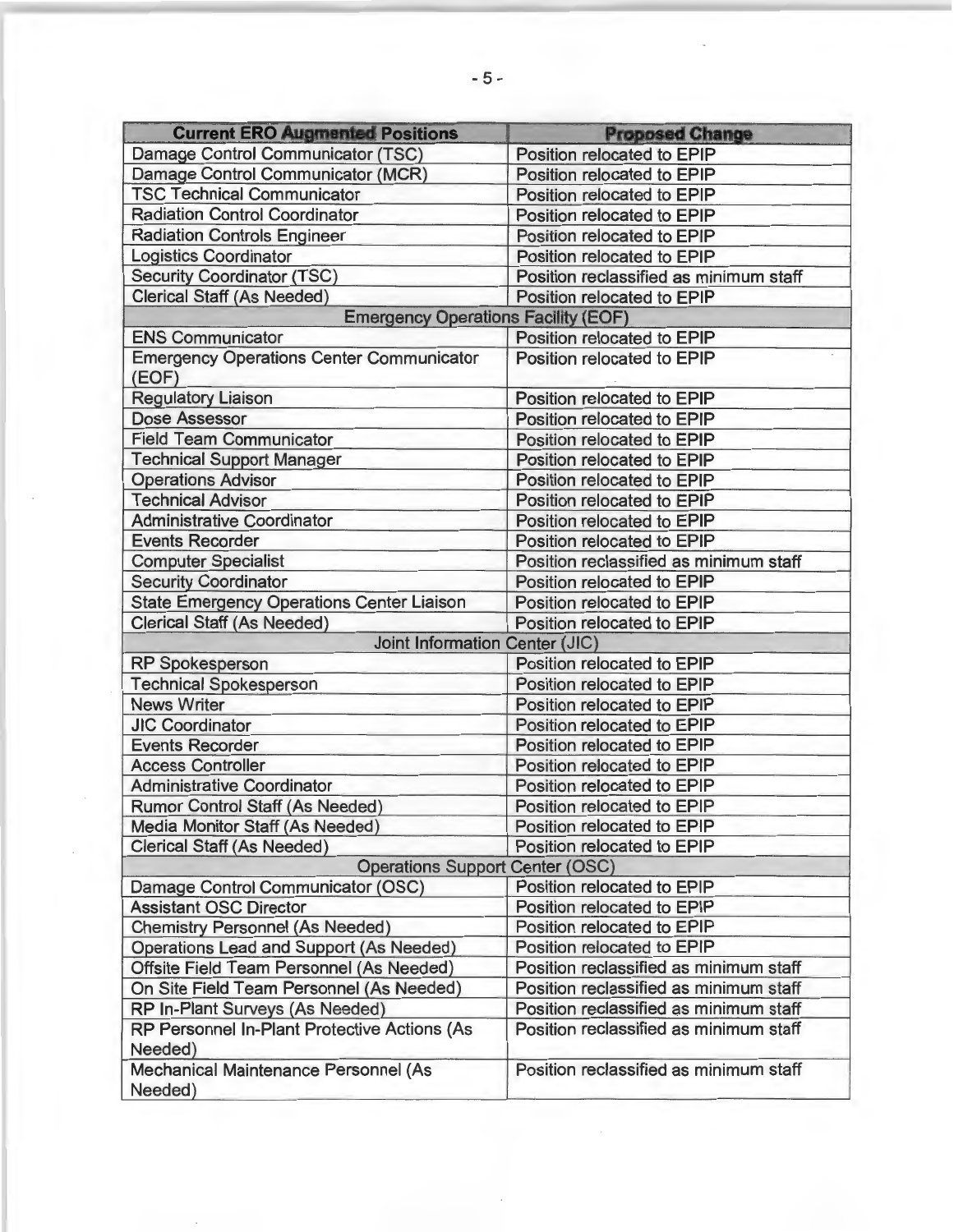| <b>Current ERO Augmented Positions</b>              | <b>Proposed Change</b>                 |
|-----------------------------------------------------|----------------------------------------|
| Electrical/I&C Maintenance Personnel (As<br>Needed) | Position reclassified as minimum staff |
| <b>First Aid (As Needed)</b>                        | Position relocated to EPIP             |
| Radwaste Operator (As Needed)                       | Position relocated to EPIP             |

## 2.2 Regulatory Requirements

The planning standards in Title 10 of the Code of Federal Regulations (10 CFR) 50.47(b) establish the requirements that the onsite and offsite emergency response plans must meet for the NRC staff to make a finding that there is reasonable assurance that the licensee can and will take adequate protective measures in the event of a radiological emergency. Specifically, on-shift and augmented ERO staffing is addressed under 10 CFR 50.47(b)(2), which states:

On-shift facility licensee responsibilities for emergency response are unambiguously defined, adequate staffing to provide initial facility accident response in key functional areas is maintained at all times, timely augmentation of response capabilities is available and the interfaces among various onsite response activities and offsite support and response activities are specified.

In addition, Section **IV.A,** "Organization," of Appendix E to 10 CFR Part 50, "Emergency Planning and Preparedness for Production and Utilization Facilities," states, in part:

The organization for coping with radiological emergencies shall be described, including definition of authorities, responsibilities, and duties of individuals assigned to the licensee's emergency organization....

#### 2.3 Regulatory Guidance

NRC Regulatory Guide 1.101, Revision 2, "Emergency Planning and Preparedness for Nuclear Power Reactors" (ADAMS Accession No. ML090440294 ), provides guidance on methods acceptable to the NRC staff for implementing 10 CFR 50.47(b) and Appendix E to 10 CFR Part 50. Revision 2 of Regulatory Guide 1.101 endorses Revision 1 to NUREG-0654/ FEMA-REP-1 (NUREG-0654), "Criteria for Preparation and Evaluation of Radiological Emergency Response Plans and Preparedness in Support of Nuclear Power Plants" (ADAMS Accession No. ML040420012), which provides specific acceptance criteria for complying with the standards set forth in 10 CFR 50.47(b). These criteria provide a basis for NRC licensees and State and local governments to develop acceptable radiological emergency plans and to improve emergency preparedness.

Evaluation Criteria 11.B.1 and 11.B.5 in NUREG-0654 address the planning standard in 10 CFR 50.47(b)(2). Evaluation Criterion 11.B.1 states: "Each licensee shall specify the onsite emergency organization of plant staff personnel for all shifts and its relation to the responsibilities and duties of the normal shift complement." Evaluation Criterion 11.B.5 states, in part:

Each licensee shall specify the positions or title and major tasks to be performed by the persons to be assigned to the functional areas of emergency activity. For emergency situations, specific assignments shall be made for all shifts and for plant staff members, both onsite and away from the site. These assignments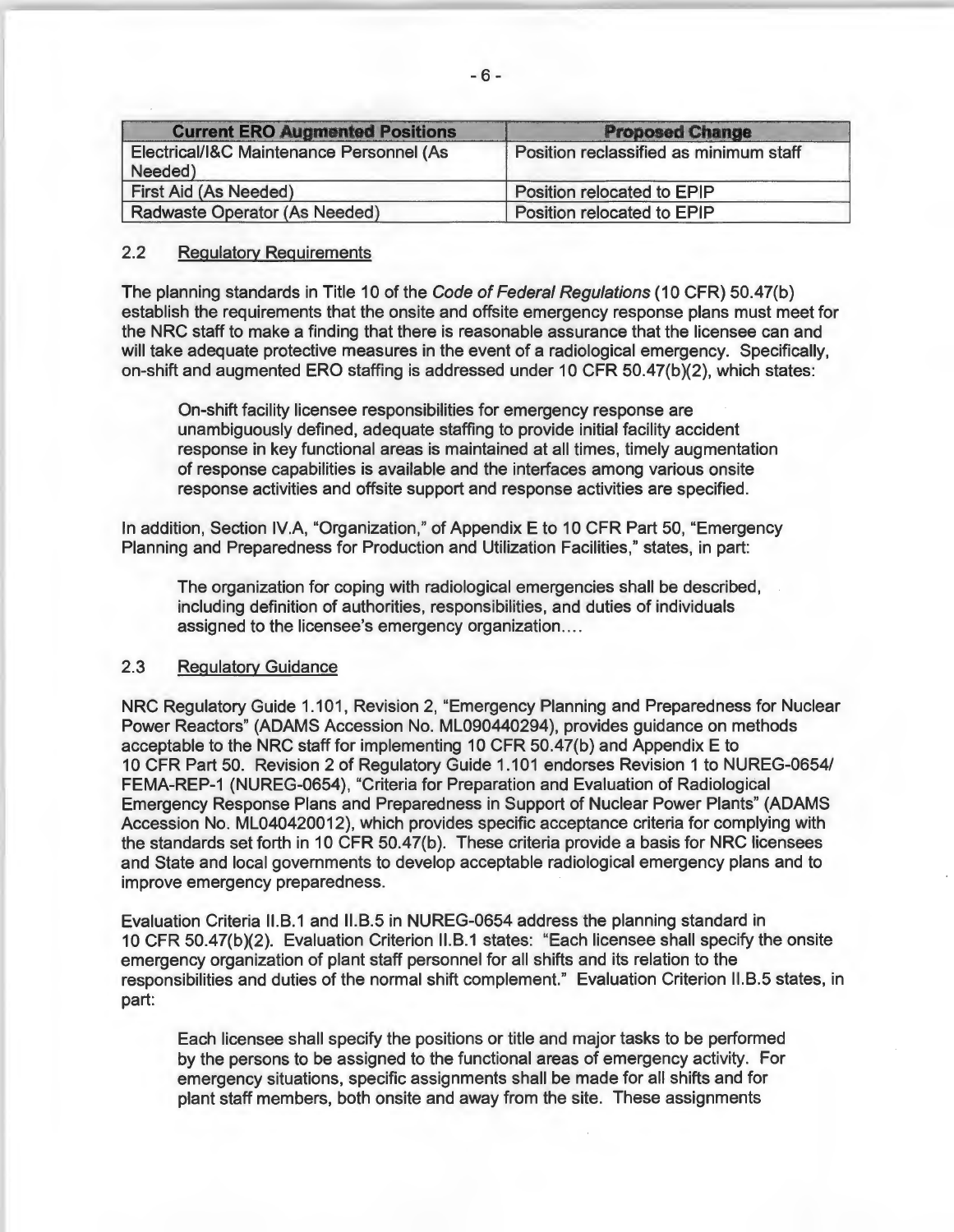shall cover the emergency functions in Table B-1 entitled, "Minimum Staffing Requirements for Nuclear Power Plant Emergencies." The minimum on-shift staffing levels shall be as indicated in Table B-1. The licensee must be able to augment on-shift capabilities within a short period after declaration of an emergency. This capability shall be as indicated in Table B-1.

By letter dated June 12, 2018 (ADAMS Accession No. ML 18022A352), the NRC staff provided alternative guidance to Evaluation Criterion 11.B.5 in NUREG-0654, Revision 1, for minimum ERO on-shift and augmentation staffing. The letter stated, in part:

The NRC has revised Section 11.B, Table B-1 of NUREG-0654, based in part on comments received from the public on the draft Revision 2 of NUREG-0654, located at www.regulations.gov under Docket ID FEMA-2012-0026. The revised ERO staffing guidance has been finalized, and the NRC will include it when the entire NUREG-0654, Revision 2, is ready for issuance. Until then, the NRC staff is making available on an interim basis the ERO on-shift and augmentation staffing plan (attached). Regardless of whether a licensee chooses to use the guidance contained in Revision 1 of NUREG-0654, the attached, or an alternative approach, licensees are still required to adhere to 10 CFR 50.54(q) when revising their ERO staffing plans.

Henceforth, this alternative guidance will be referred to as the "revised NUREG-0654 Table B-1" in this safety evaluation. The LAR was originally based on a draft version of this revised guidance, but the licensee's November 29, 2018, supplement included a change to its request based on the final version of the guidance issued on June 12, 2018.

Regulatory Issue Summary 2016-10, "License Amendment Requests for Changes to Emergency Response Organization Staffing and Augmentation," dated August 5, 2016 (ADAMS Accession No. ML 16124A002), provides examples of the scope and detail of information that should be provided in an LAR for ERO staffing and augmentation changes.

# 3.0 TECHNICAL EVALUATION

The NRC staff has reviewed the licensee's regulatory and technical analyses in support of the proposed changes to the Exelon Standardized Emergency Plan and the respective site-specific annexes for Limerick and Peach Bottom, as described in the LAR, as supplemented. An evaluation based upon the major functional areas of the Limerick and Peach Bottom EROs was performed, considering various enhancements to equipment (technology), dose assessment, procedural improvements, training, process improvements, staffing levels in excess of NUREG-0654 Table B-1 levels, and the establishment of response times for the JIC minimum staff. As part of its review, the staff compared the licensee's proposed emergency plan changes to the revised NUREG-0654 Table B-1.

# 3.1 Enhancements

The NRC staff considered the overall enhancements in technology, information availability, and training described in Section 3.1 of LAR Enclosures 1 and 2 and summarized below. These enhancements enable the main control room (MCR) staff to perform major functions and tasks more efficiently, and thus, support the proposed changes in ERO staffing levels and response times.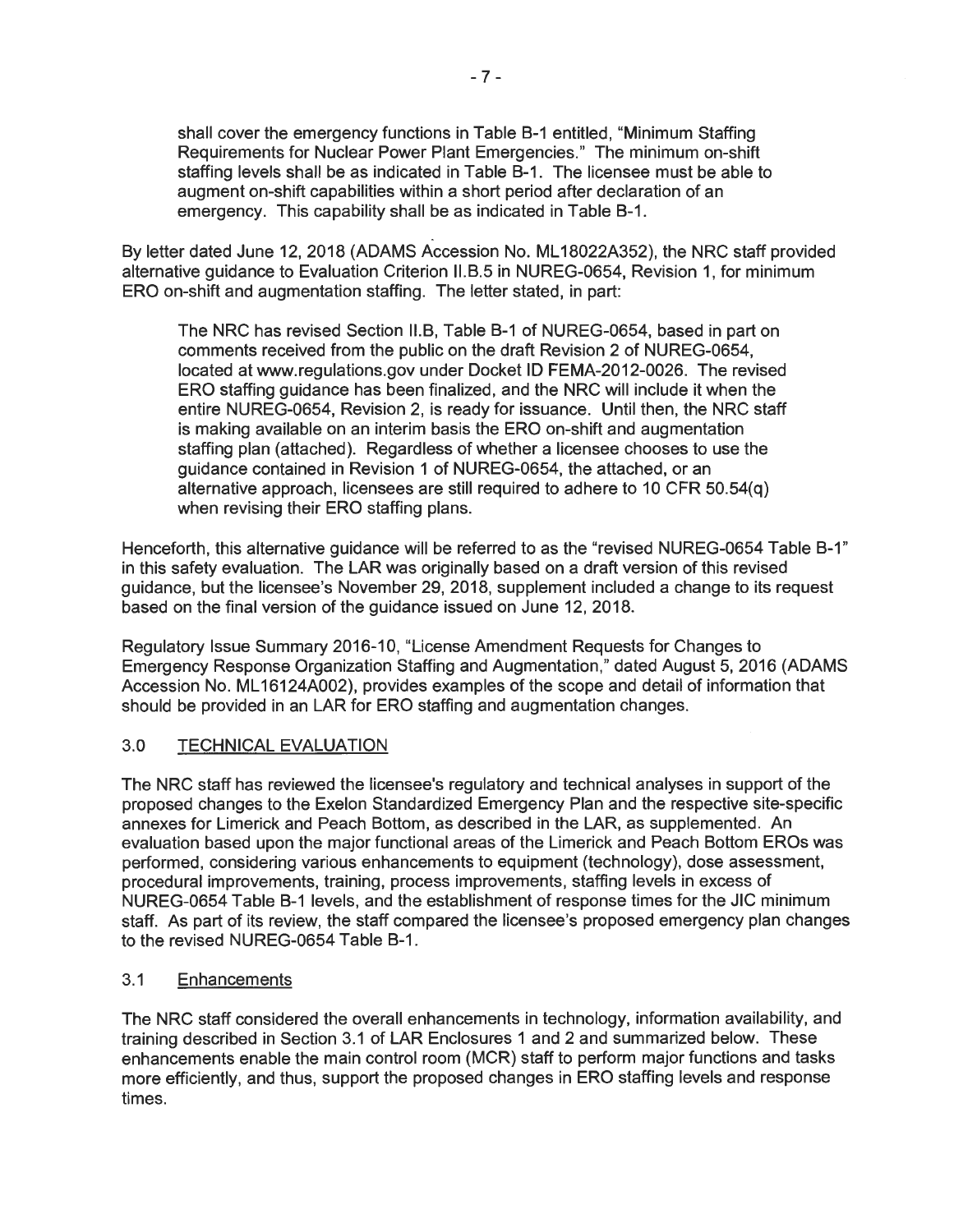#### Plant Process Computer System

For each facility, the licensee stated that the plant process computer (PPC) system supports the safety parameter display system functions, and data collection, data processing, accounting, alarming, and logging functions. An auxiliary function of the PPC is to transmit plant data to remote locations, including the respective station's TSC and the Exelon EOF in Coatesville, Pennsylvania.

The licensee stated that the safety and plant parameter display systems provide a concise display of critical plant variables to the MCR personnel to aid them in rapidly and reliably determining the safety status of the plant. Parameters displayed are the quantitative and qualitative measures to indicate the accomplishment or maintenance of critical safety functions. Information needed to assess the status of the plant safety parameters is obtained by the measurement of key plant variables, to include: reactivity control, reactor core cooling and heat removal, reactor coolant system integrity, containment conditions, and radiation control.

The licensee stated that MCR personnel have the capability to quickly monitor all critical plant parameters from a single workstation. The licensee stated that the benefits of the PPC include:

- Improved plant monitoring capability by the shift director to support emergency director function;
- Workstations have the capability of being programmed for automated response (e.g., indicating a critical parameter during events that may challenge that parameter);
- Data manipulation functions require fewer key strokes and are more easily performed;
- Real-time plant data are available through graphical displays;
- Much of the PPC functionality can be made available to any desktop computer through the plant's site-wide intranet; and
- Increased capabilities of PPC have enhanced timeliness of monitoring and assessing plant conditions.

Both Limerick and Peach Bottom also use a digital plant viewer system that permits personnel to view conditions in the plant where cameras are installed. The digital plant viewer allows personnel to access live-time dose rate data in areas with installed area radiation monitors, with no RP support required to use the digital plant viewer.

#### Dose Assessment

The licensee stated that radiological dose assessment has benefited from technological advances that make this function simpler and less time consuming to perform. The licensee currently uses the Unified RASCAL Interface for dose assessment, which provides greater efficiency than previous programs. The plant display systems have also improved, allowing access to more data points that are needed within dose assessment. Redundant dose assessment computers have been installed, and Limerick and Peach Bottom have an individual plant data screen dedicated to the needs of dose assessment inputs.

#### Automated ERO Call-Out Systems

The licensee stated that the automated call-out and paging systems have streamlined processes for activation of the ERO, which now can occur through a Web-based or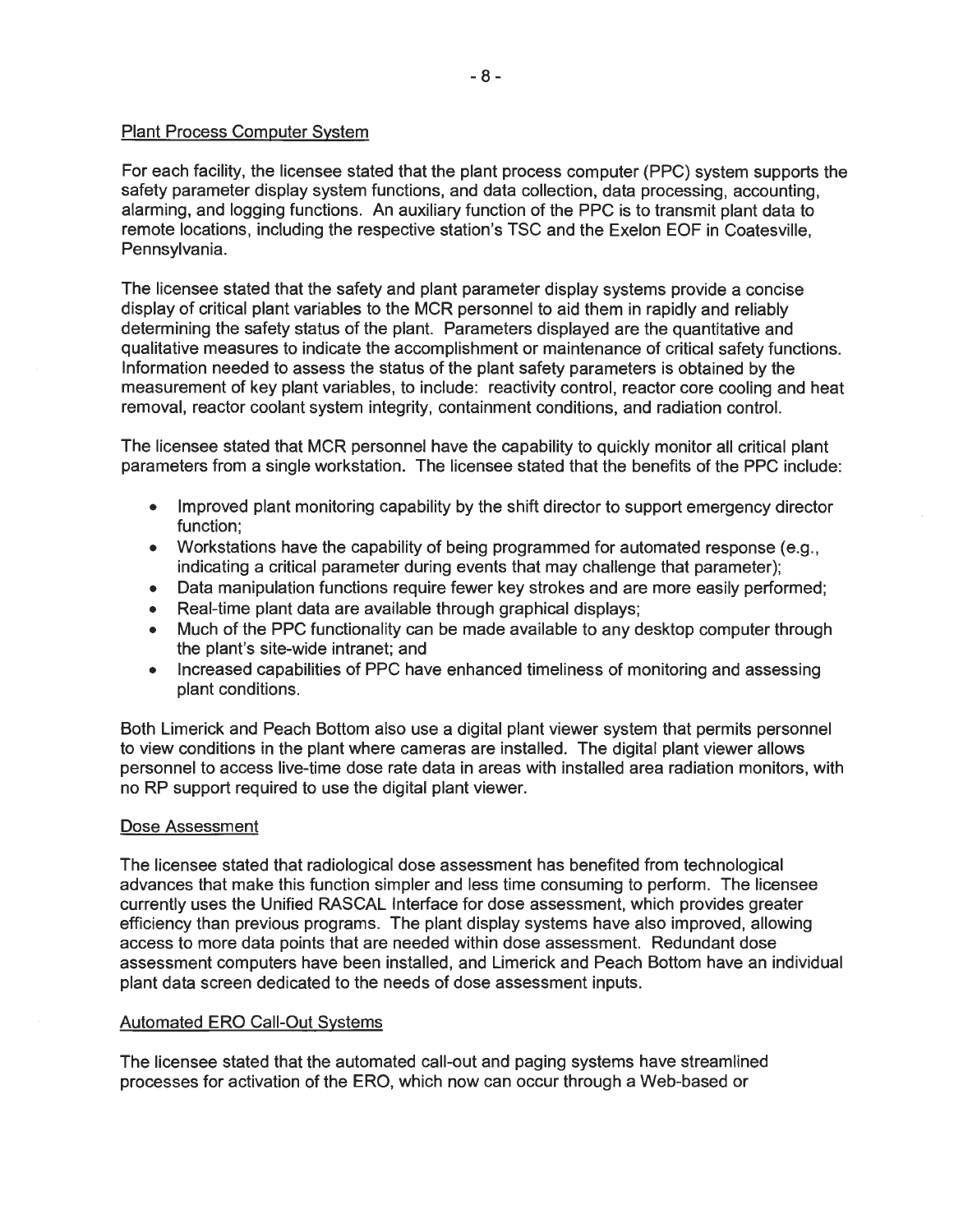phone-based system to initiate rapid notification of ERO members. The system includes a primary activation system, as well as backup capability, to ensure uninterrupted operation.

#### Procedure Improvements

The licensee stated that emergency action levels have been revised to simplify the emergency classification process. This includes the use of an overview matrix of emergency action level initiating conditions and threshold values, which streamlines the process of evaluating emergency action levels against plant conditions. Additionally, emergency operating procedures have been improved and generally use a symptom-based approach that demands less assessment and interpretation of plant conditions by the operating crews.

#### **Training**

The licensee stated that training is used to strategically drive and sustain improved performance at Limerick and Peach Bottom through the application of the systematic approach to training. This approach ensures that training is conducted to the industry-accepted standards required to achieve and maintain accreditation by the National Academy for Nuclear Training. The licensed operator requalification training program includes the realistic integration of emergency response into performance evaluations.

#### Radiation Protection Improvements

The licensee identified several improvements to **RP** technology and tools associated with in-plant protection actions. Access to the radiological controlled area is controlled electronically without interfacing with an RP technician. Automated whole-body monitors or handheld friskers are provided for contamination monitoring without the need to interface with an RP technician. In addition, personnel are provided with self-alarming dosimeters.

# 3.2 Major Functional Areas

For each site, the licensee provided justification (Section 3.2 of LAR Enclosures 1 and 2) for the proposed changes to the Limerick and Peach Bottom emergency plans that included a detailed review of each major functional area and task described in the revised NUREG-0654 Table B-1. The NRC staff's review of the proposed changes to the Limerick and Peach Bottom emergency plans, based on major functional areas and tasks, is described below.

Currently, the licensee's ERO for each site consists of personnel in the MCR, TSC, OSC, and EOF. The revised NUREG-0654 Table B-1 recommends activation of the EOF following the declaration of a site area emergency or general emergency. However, Exelon proposed to activate the OSC, TSC, and EOF within 60 minutes of declaration of an alert or higher ECL.

# 3.2.1 Command and Control

The purpose of the command and control function is to: (1) provide overall ERO command and control, until relieved; (2) approve emergency action level and/or protective action recommendation (PAR) classifications, until relieved; and (3) authorize personnel dose extensions, until relieved. For each site, the licensee provided its analysis of the command and control function in Section 3.2.1 of LAR Enclosures 1 and 2.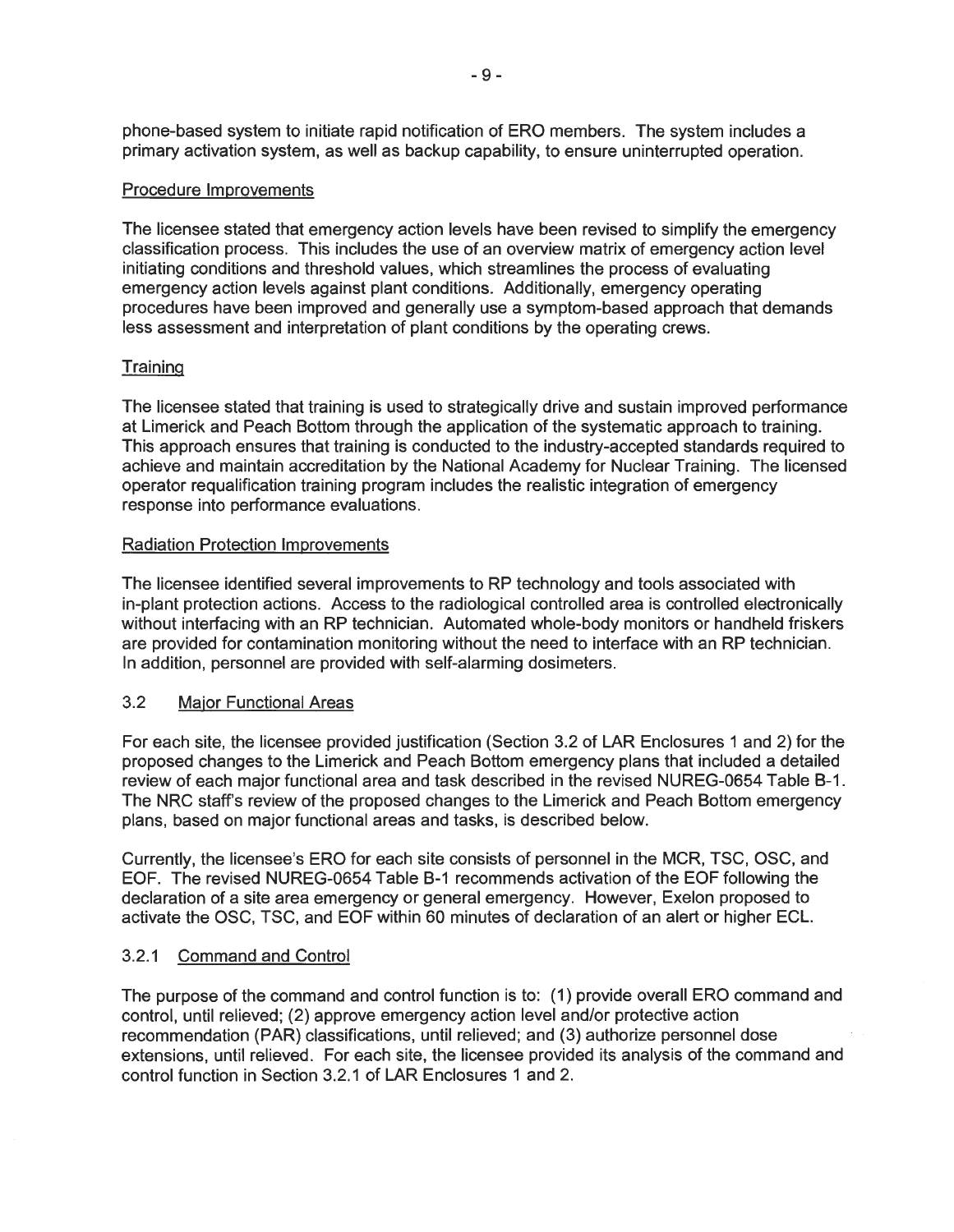Currently, the Limerick and Peach Bottom emergency plans contain a note stating that the shift emergency director position may be performed by persons assigned other functions. The revised NUREG-0654 Table B-1 does not include such a note. The licensee stated that there are no additional functions assigned to the shift emergency director other than what is identified in the revised NUREG-0654 Table B-1. The licensee proposed to remove the note from the staffing tables in the Limerick and Peach Bottom emergency plans. The licensee determined, and the NRC staff agrees, that the note is unnecessary.

The proposed staffing for command and control is consistent with the revised NUREG-0654 Table B-1, with one difference. Specifically, the licensee proposed to staff the EOF emergency director position within 60 minutes of an alert or higher ECL, while the revised NUREG-0654 Table B-1 has this position staffing within 60 minutes of a site area emergency or general emergency. The NRC staff considers this difference to be an enhancement because it will ensure that the EOF ERO will be mobilized and available, should an alert classification escalate to a site area emergency or general emergency. By mobilizing the EOF at the declaration of an alert, certain emergency plan functions (e.g., dose assessment, State and local communications) can be established at the EOF, and the NRC staff agrees that these functions do not need to be duplicated at the TSC.

As discussed in Section 3.4.1 of LAR Enclosures 1 and 2, the licensee also proposed to revise the description of the turnover process in the Limerick and Peach Bottom emergency plans to include the transfer of non-delegable duties for PARs and State/local notifications directly from the MCR to the EOF. Under the current emergency plans, the MCR has the option to transfer PAR and State/local notification responsibilities directly to the EOF or to the TSC on an interim basis, should the EOF be unavailable. The licensee proposed to revise its emergency plans to no longer describe the capability to transfer PARs and State/local notifications to the TSC on an interim basis. The licensee stated that this revision will have no impact on timeliness or resources since the EOF and TSC are both staffed within 60 minutes of the declaration of an alert or higher ECL and will continue to have staff available to perform the functions. The turnover of command and control of emergency plan functions will occur through a conference line between the MCR, TSC, and EOF simultaneously, resulting in the prompt transfer of emergency plan functions from the MCR to the TSC or EOF. Based on this information, the NRC staff finds the proposed change to the turnover description acceptable.

The NRC staff reviewed the licensee's proposed changes to the command and-control function and found them acceptable based on the information discussed above. With the proposed changes, the licensee's emergency plans will be generally consistent with the revised NUREG-0654 Table B-1. Where the proposed changes differed from the revised NUREG-0654 Table B-1, the staff found that the licensee provided adequate justification for those differences. In addition, the staff found the proposed changes to the description of the turnover process in the emergency plans acceptable. Based on this review, the NRC staff has determined that the Limerick and Peach Bottom emergency plans will continue to meet the requirements of 10 CFR 50.47(b)(2) and Section IV.A of Appendix E to 10 CFR Part 50, with respect to effective and timely command and control of licensee emergency response.

#### 3.2.2 Communications

The purpose of the communications function is to communicate emergency action level and PAR classifications to offsite agencies, including the NRC, until relieved. For each site, the licensee provided its analysis of the communications function in Section 3.2.2 of LAR Enclosures 1 and 2.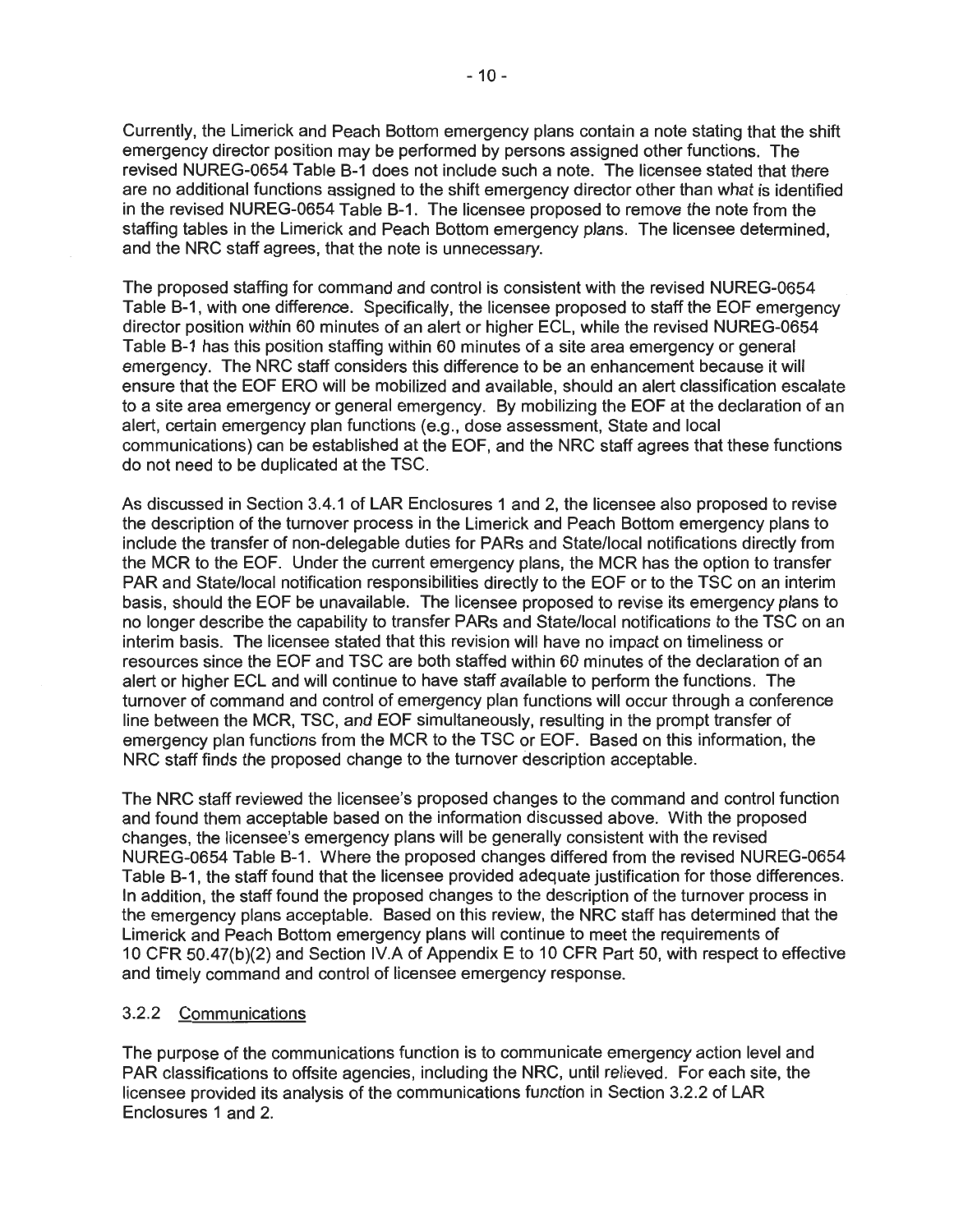Currently, the Limerick and Peach Bottom emergency plans identify two operators for on-shift communications (one for State/local communications and one for NRC communications via the ENS). The licensee proposed to reduce the on-shift communications function to one communicator. The NRC staff finds this proposed change acceptable because it is consistent with the revised NUREG-0654 Table B-1. Although the revised NUREG-0654 Table B-1 includes a note regarding collateral duties for the on-shift communicator, the licensee stated that this note is not needed since no collateral duties are assigned to its on-shift communicators.

The revised NUREG-0654 Table B-1 recommends that, following the declaration of an alert or higher ECL, the TSC be staffed with two communicators within 60 minutes and an additional communicator, as needed, within 90 minutes. In addition, Table B-1 recommends the staffing of one communicator in the EOF within 60 minutes of declaring a site area emergency or general emergency. The licensee proposed to maintain the ENS communicator position in the TSC and the State/local communicator position in the EOF, and both positions will be staffed within 60 minutes of the declaration of an alert or higher ECL. Table B-1 states that a second communicator should be located in the TSC as part of minimum staffing for communicating with offsite response organizations. However, the licensee stated, and the NRC staff agrees, that locating the State/local communicator in the EOF is acceptable since the EOF will be activated simultaneously with the TSC at an alert or higher ECL. Continuity will not be lost in the transfer of communications with State and local response organizations. Thus, a TSC communicator to support communications with offsite response organizations is not needed. Communications with the NRC via the ENS circuit will remain in the TSC and not transfer to the EOF.

Currently, the EOF health physics network communicator, TSC director, and EOF director are identified as minimum staff in the Limerick and Peach Bottom emergency plans. The licensee is proposing to re-categorize these positions as full-augmentation staff, and they will be relocated to an EPIP. These positions are not designated as minimum staff positions in the revised NUREG-0654 Table B-1. A statement will be added to the staffing tables that additional communicators will be staffed in the TSC and EOF as needed. This will ensure that, if required, additional communicators can be augmented as necessary to support communications between Exelon and the NRC.

The licensee stated that the TSC director and EOF director do not directly perform actions necessary to accomplish emergency preparedness functions, but rather, support other personnel performing required functions and overall facility operations. The licensee stated that these positions, as currently defined in its emergency plans, would not be considered as part of the ERO minimum staff needed to implement the emergency plans. Based on the information provided by the licensee, the NRC staff finds the re-categorization of the EOF health physics network communicator, TSC director, and EOF director as full-augmentation staff positions to be acceptable.

The NRC staff reviewed the licensee's proposed changes to the communications function and found them acceptable based on the information discussed above. With the proposed changes, the licensee's emergency plans will be generally consistent with the revised NUREG-0654 Table B-1. Where the proposed changes differed from the revised NUREG-0654 Table B-1, the staff found that the licensee provided adequate justification for those differences. Based on this review, the NRC staff has determined that the Limerick and Peach Bottom emergency plans will continue to meet the requirements of 10 CFR 50.47(b)(2) and Section IV.A of Appendix E to 10 CFR Part 50, with respect to maintaining timely and effective communications with the NRC and offsite response organizations.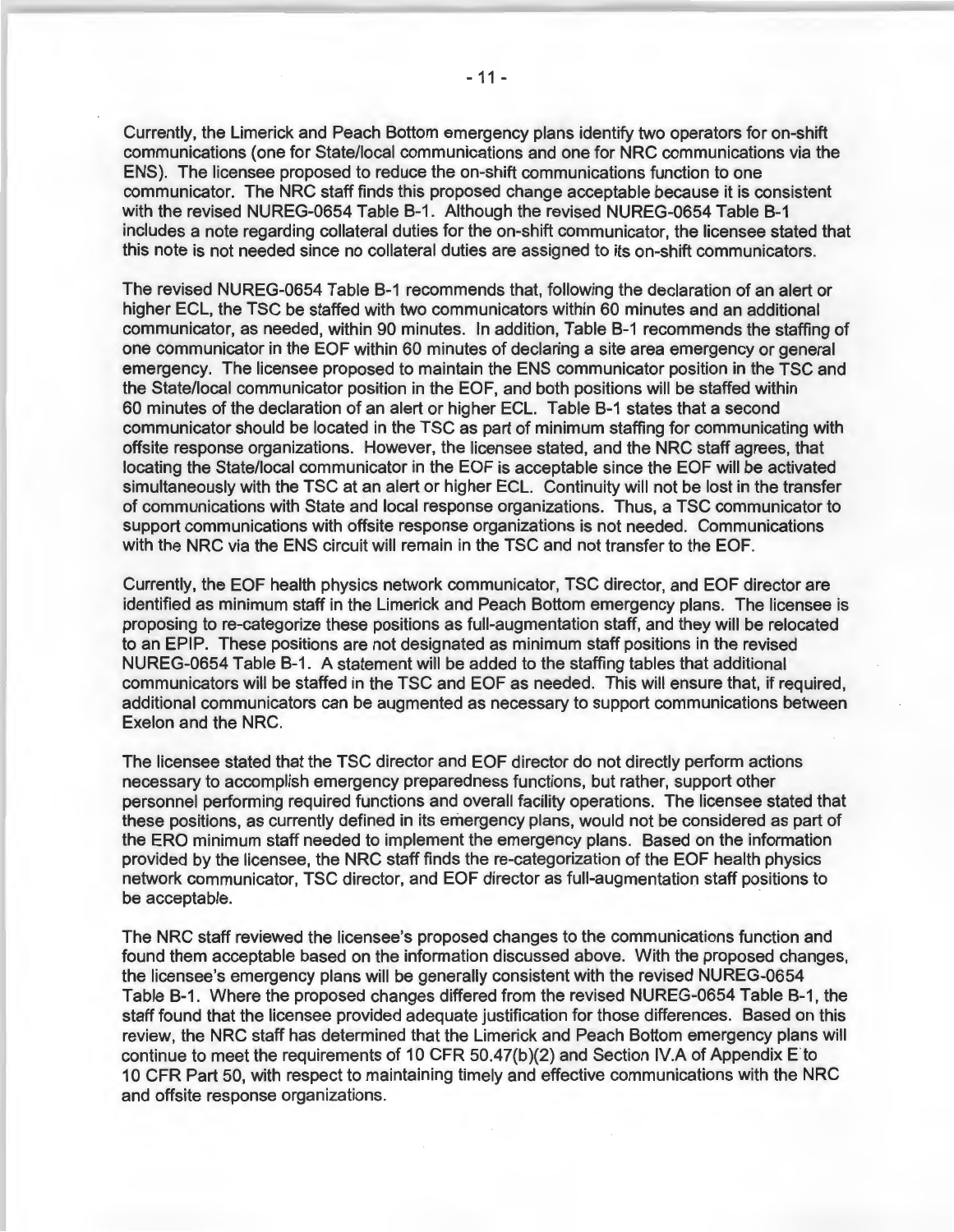#### 3.2.3 Radiation Protection

The purpose of the RP function is to: (1) provide qualified health physics coverage for responders accessing potentially unknown radiological environments during emergency conditions; (2) provide in-plant surveys; and (3) control dosimetry and radiological controlled area access. For each site, the licensee provided its analysis of the RP function in Section 3.2.3 of LAR Enclosures 1 and 2.

The licensee stated that this function is currently staffed by two RP technicians on shift. One RP technician is assigned to in-plant surveys. Two RP technicians are assigned to in-plant protective actions, but these actions may be performed by personnel assigned to other functions. The licensee proposed to maintain two RP personnel on shift to perform the RP function and tasks for protection coverage for responders, in-plant surveys, dosimetry, and radiologically controlled area access. Consistent with the revised NUREG-0654 Table B-1, the licensee proposed to just list the two RP technicians on shift for this function, without providing a specific breakdown of the assigned tasks. Therefore, a note clarifying that the in-plant protective actions may be performed by persons assigned to other functions is no longer needed. The NRC staff reviewed these proposed changes to the on-shift RP function and finds them acceptable.

The revised NUREG-0654 Table B-1 identifies three RP technicians, in addition to RP personnel on shift, staffing the OSC within 60 minutes of the declaration of an alert or higher ECL. Table B-1 also lists an additional three RP technicians staffing the OSC within 90 minutes of the declaration of an alert or higher ECL. Currently, the licensee's emergency plans designate six minimum staff RP technicians as required to augment and support the emergency plan major tasks of in-plant surveys and in-plant protective actions within 60 minutes. The licensee proposed that the augmentation for this function occur in two stages, consistent with the revised NUREG-0654 Table B-1. Therefore, a total of eight qualified RP technicians will be available for ERO support, considering both the on-shift and augmented staff. The licensee stated that technological advances in protection coverage for responders, in-plant surveys, dosimetry, and radiologically controlled area access support the additional time proposed. Based on this, the NRC staff finds the proposed changes to the minimum staff for the RP function acceptable.

The licensee proposed to remove chemistry personnel from the on-shift and minimum staffing list for the RP function. The licensee stated that it performed on-shift staffing analyses in accordance with Section IV.9 of Appendix E to 10 CFR Part 50 to ensure that the chemistry major task is not required per station procedures prior to augmentation. No chemistry sampling tasks were identified as time critical in any of the analyzed events. The chemistry/ radiochemistry function is not included in the revised NUREG-0654 Table B-1. The licensee stated that the need for immediate reactor coolant sampling has been reduced due to the variety of available plant indications of fuel damage available at its plants. Early indications of fuel damage can be identified through containment radiation monitors, core instrumentation, or effluent radiation monitors, all of which are available in the MCR. Based on this, the NRC staff finds the removal of the chemistry personnel from the on-shift and minimum staffing list for the RP function acceptable.

The NRC staff reviewed the licensee's proposed changes to the RP function and found them acceptable based on the information discussed above. With the proposed changes, the licensee's emergency plans will be consistent with the revised NUREG-0654 Table B-1 . Based on this review, the NRC staff has determined that the Limerick and Peach Bottom emergency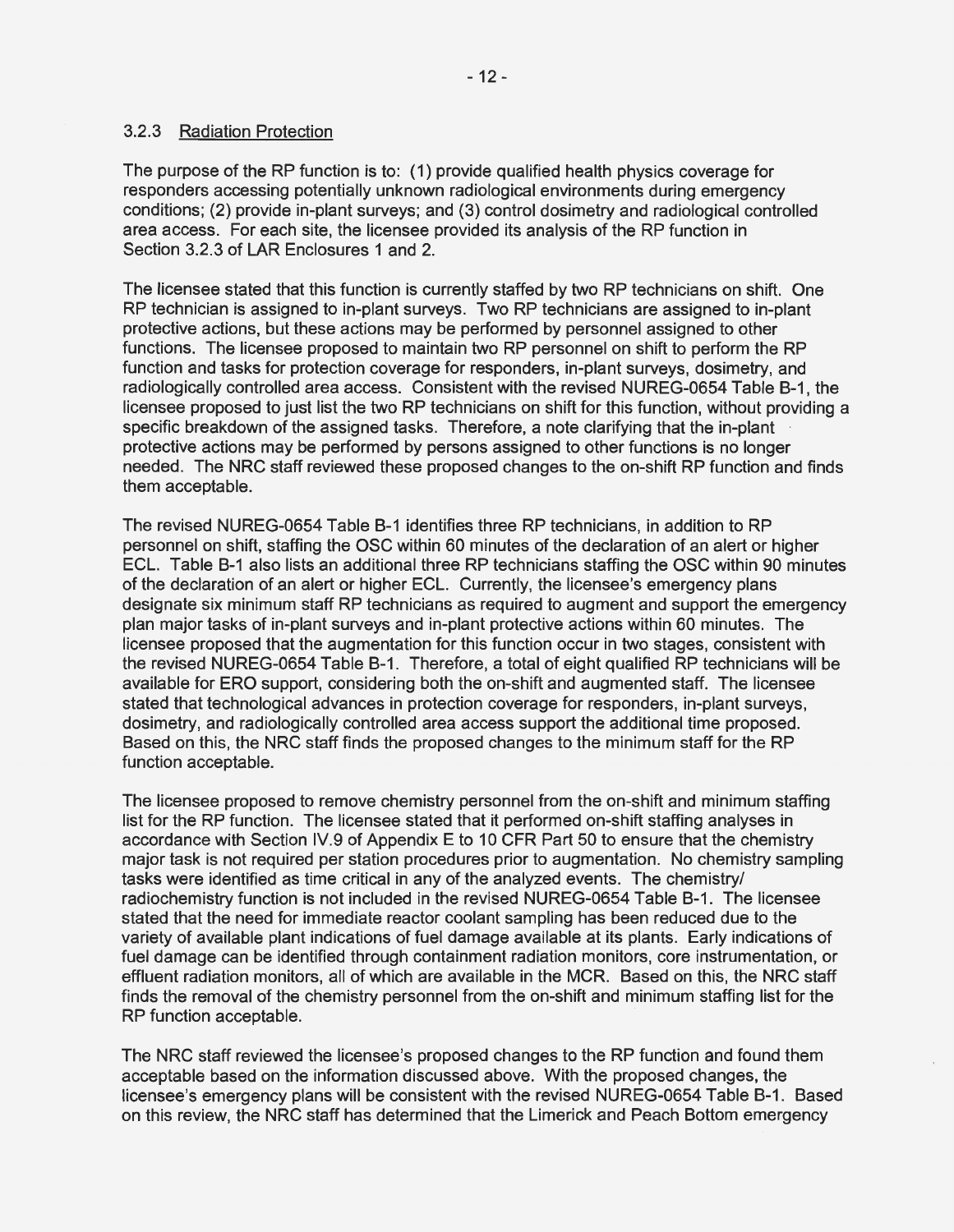plans will continue to meet the requirements of 10 CFR 50.47(b)(2) and Section IV.A of Appendix E to 10 CFR Part 50, with respect to the timely and effective performance of RP functions.

## 3.2.4 Supervision of Radiation Protection Staff and Site Radiation Protection

The purpose of the supervision of RP function is to: (1) evaluate and assess plant and offsite radiological data for the development of onsite and offsite PARs, until relieved; (2) provide onsite and offsite PARs to the applicable decision-maker, until relieved; (3) direct all RP activities, including FMT direction, until relieved; and (4) provide relevant information to applicable communicators who are communicating offsite PARs to offsite response organizations, until relieved. For each site, the licensee provided its analysis of the supervision of RP function in Section 3.2.4 of LAR Enclosures 1 and 2.

The revised NUREG-0654 Table B-1 identifies an operations shift manager to perform the supervision of RP function on shift, until relieved. The current Limerick and Peach Bottom emergency plans do not specifically identify this function on shift, but the licensee proposed to assign this function to the shift emergency director, until relieved by the augmented staff. The NRG staff finds this proposed change acceptable because it aligns with the revised NUREG-0654 Table B-1 .

The revised NUREG-0654 Table B-1 recommends that the supervision of RP function be augmented by a site RP coordinator in the TSC within 60 minutes of the declaration of an alert or higher EGL, and by an RP manager in the EOF within 60 minutes of the declaration of a site area emergency or general emergency. Currently, the licensee staffs both the TSC and EOF RP manager positions within 60 minutes of the declaration of an alert or higher EGL. The licensee did not propose any changes for this function.

The licensee stated that the TSC RP manager would perform site-related duties, which would include actions to recommend onsite protective actions, to direct all RP activities at the site, and to evaluate and assess plant radiological data in the development of onsite protective actions. The TSC RP manager would also provide relevant information to applicable communicators who are transmitting offsite PARs to offsite response organizations. The EOF RP manager will perform duties that include actions to support evaluation of offsite radiological data in the development of onsite protective actions and offsite PARs, and to direct FMTs at the alert or higher EGL. The assigned major tasks are consistent with those stated in the revised NUREG-0654 Table B-1 .

The NRG staff reviewed the licensee's proposed changes to the supervision of RP function and found them acceptable based on the information discussed above. With the proposed changes, the licensee's emergency plans will be generally consistent with the revised NUREG-0654 Table B-1. Based on this review, the NRG staff has determined that the Limerick and Peach Bottom emergency plans will continue to meet the requirements of 10 CFR 50.47(b)(2) and Section IV.A of Appendix E to 10 CFR Part 50, with respect to the effective supervision of the on-shift and augmented ERO RP functions.

#### 3.2.5 Dose Assessments and Projections

The purpose of the dose assessment and projections function is to perform dose assessments and projections and provide input to the applicable PAR decision-maker, until relieved. For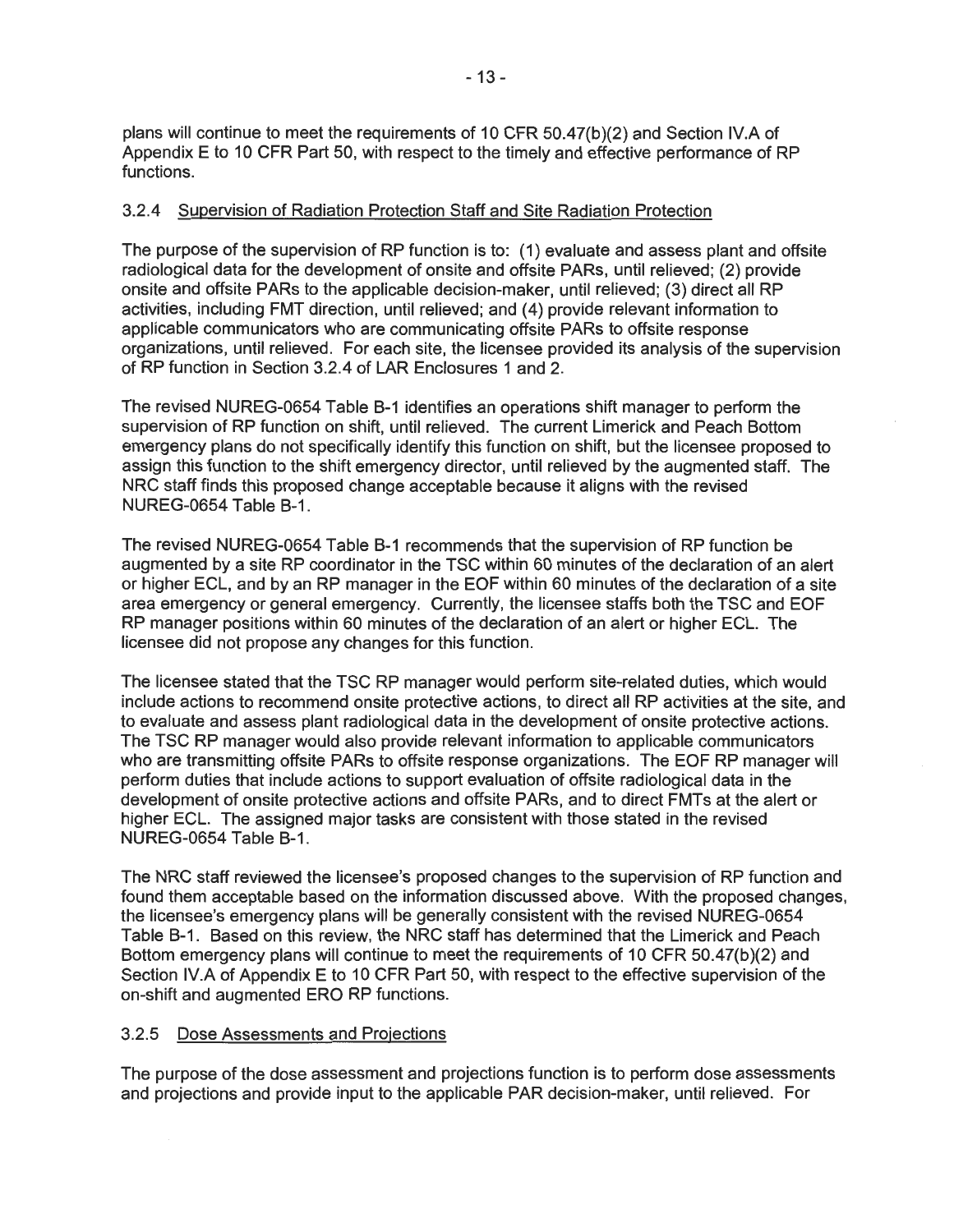each site, the licensee provided its analysis of the dose assessment and projections function in Section 3.2.5 of LAR Enclosures 1 and 2.

The revised NUREG-0654 Table B-1 identifies a dose assessment/projection staff member as performing this function on shift, and clarifies that: "Other personnel may be assigned this function if no collateral duties are assigned to an individual that are beyond the capability of that individual to perform at any given time." Currently, Limerick uses on-shift RP personnel from Peach Bottom and Peach Bottom uses on-shift RP personnel from Limerick to perform the dose assessment function prior to augmentation of the ERO. Exelon proposed to reassign this position to on-shift staff assigned to the specific site, such that Limerick and Peach Bottom would no longer rely on staff at the other site to fulfill this function. Exelon also proposed to add the clarification from the revised NUREG-0654 Table B-1 for this position to its emergency plans. The NRC staff finds these proposed changes acceptable because they are consistent with the revised NUREG-0654 Table B-1.

The revised NUREG-0654 Table B-1 recommends one dose assessment position to be staffed at the TSC within 60 minutes of the declaration of an alert or higher ECL, and another dose assessment position to be staffed at the EOF within 60 minutes of the declaration of a site area emergency or general emergency. Currently, the licensee staffs one dose assessment position at the EOF within 60 minutes of the declaration of an alert or higher ECL, and does not staff a dose assessment position at the TSC. The licensee did not propose any changes for this function.

The EOF dose assessment coordinator will perform duties that include actions to perform dose assessments/projections and provide input to the applicable PAR decision-maker. Since the EOF is mobilized simultaneously with the respective station's TSC, and responsibility for dose assessment is transferred directly from the MCR to the EOF, the licensee stated, and the NRC staff agrees, that staffing of the dose assessment position in the TSC is redundant.

The NRC staff reviewed the licensee's proposed changes to the dose assessment and projections function and found them acceptable based on the information discussed above. With the proposed changes, the licensee's emergency plans will be generally consistent with the revised NUREG-0654 Table B-1. Where the proposed changes differed from the revised NUREG-0654 Table B-1, the staff found that the licensee provided adequate justification for those differences. Based on this review, the NRC staff has determined that the Limerick and Peach Bottom emergency plans will continue to meet the requirements of 10 CFR 50.47(b)(2) and Section IV.A of Appendix E to 10 CFR Part 50, with respect to the timely and effective performance of radiological dose assessments and projections.

#### 3.2.6 Emergency Classifications

The purpose of the emergency classifications function is to evaluate plant conditions and recommend emergency classification, until relieved. For each site, the licensee provided its analysis of the emergency classifications function in Section 3.2.6 of LAR Enclosures 1 and 2.

The revised NUREG-0654 Table B-1 recommends an emergency classification advisor to perform this function on shift, and clarifies that: "Other personnel may be assigned this function if no collateral duties are assigned to an individual that are beyond the capability of that individual to perform at any given time." Currently, the licensee's emergency plans do not specify a separate emergency classifications function for the on-shift or augmenting minimum staff. The licensee proposed to assign this function to a pre-existing on-shift staff member (e.g.,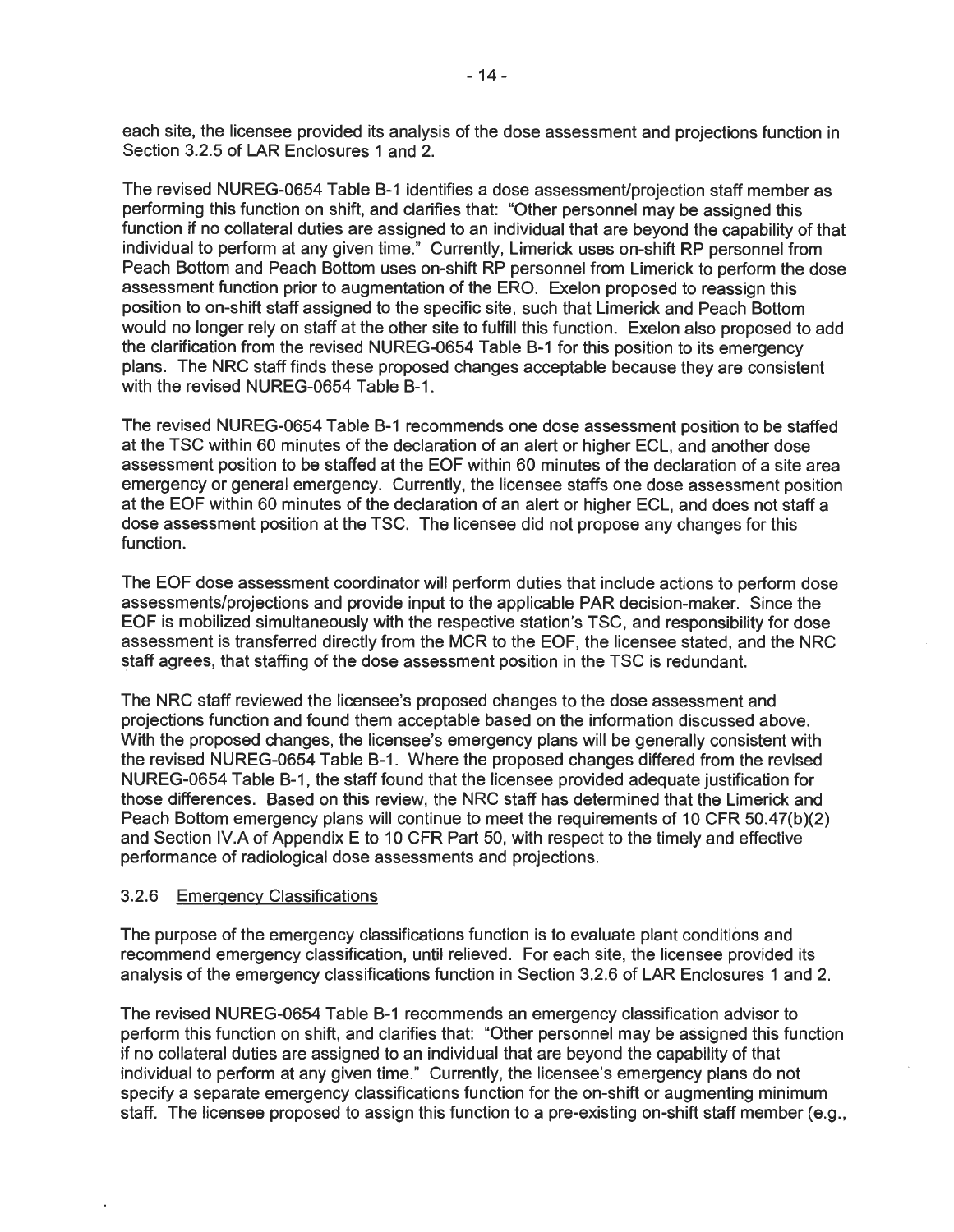the shift technical advisor) as a collateral duty. The NRC staff finds the proposed change acceptable because it is consistent with the revised NUREG-0654 Table B-1.

The revised NUREG-0654 Table B-1 recommends that the on-shift emergency classification advisor be augmented by a second emergency classification advisor in the TSC within 60 minutes of the declaration of an alert of higher ECL. The licensee proposed to assign the TSC emergency classification advisor function to the TSC operations manager. The shift emergency director and station emergency director will continue to have the non-delegable command and control responsibility for emergency classification decisions. The on-shift and TSC emergency classification advisors will advise the shift emergency director and station emergency director, respectively. The NRC staff finds the proposed change acceptable because it is consistent with the revised NUREG-0654 Table B-1.

The NRC staff reviewed the licensee's proposed changes to the emergency classifications function and found them acceptable based on the information discussed above. With the proposed changes, the licensee's emergency plans will be generally consistent with the revised NUREG-0654 Table B-1. Based on this review, the NRC staff has determined that the Limerick and Peach Bottom emergency plans will continue to meet the requirements of 10 CFR 50.47(b)(2) and Section IV.A of Appendix E to 10 CFR Part 50, with respect to the timely and accurate classification of emergency events.

# 3.2.7 Engineering

The purpose of the engineering function is to provide engineering coverage related to core/thermal hydraulics, electrical equipment and l&C, and mechanical equipment, until relieved. For each site, the licensee provided its analysis of the engineering function in Section 3.2.7 of LAR Enclosures 1 and 2.

The revised NUREG-0654 Table B-1 recommends a core/thermal hydraulics engineer to evaluate reactor conditions for the on-shift engineering function, and clarifies that: "Other personnel may be assigned this function if no collateral duties are assigned to an individual that are beyond the capability of that individual to perform at any given time." Currently, the licensee has the shift technical advisor satisfy the on-shift responsibilities for the plant system engineering, repair, and corrective actions function, which is re-categorized as the engineering function in the revised Table B-1. The license proposed to revise the Limerick and Peach Bottom emergency plans to identify the engineering function as a collateral duty satisfied by the shift technical advisor on shift. The NRC staff finds this proposed change acceptable because it is consistent with the revised NUREG-0654 Table B-1.

The revised NUREG-0654 Table B-1 recommends that the TSC minimum staff for the engineering function consist of one core thermal/hydraulic engineer to support the evaluation of reactor conditions, one mechanical engineer for coverage of ERO-related mechanical equipment, and one electrical/l&C engineer for coverage of ERO-related electrical and l&C equipment. Currently, the Limerick and Peach Bottom emergency plans identify the following positions as the minimum staff for the engineering function: one core thermal/hydraulic engineer, one mechanical engineer, one electrical engineer, one TSC technical manager, one SAMG decision-maker, and two SAMG evaluators. The licensee proposed to retain the core thermal/hydraulic engineer, the mechanical engineer, and the electrical engineer as the minimum staff for the engineering function. These positions are to be staffed within 60 minutes from the declaration of an alert or higher ECL. The licensee proposed to re-categorize the remaining positions as full-augmented staff that will be included in an EPIP.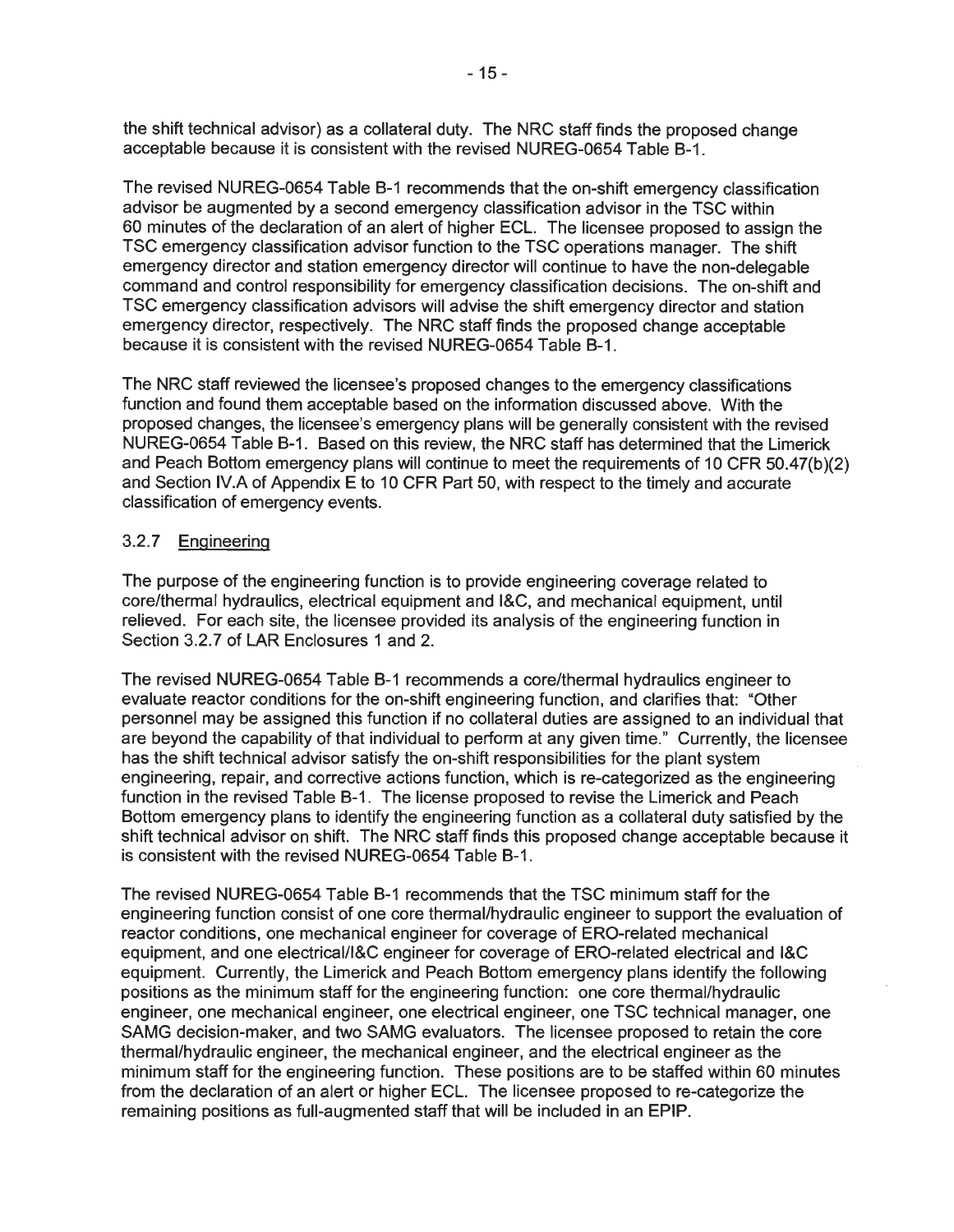The licensee stated that the TSC technical manager does not directly perform actions necessary to accomplish emergency plan functions, but rather, supports other personnel at the TSC. The licensee proposed that this position, as currently defined in the Limerick and Peach Bottom emergency plans, would not be considered as part of the ERO minimum staff needed to implement the emergency plans. The NRC staff finds that re-categorizing this position as a fullaugmentation position is acceptable because it is consistent with the revised NUREG-0654 Table B-1.

Exelon implemented SAMGs following the issuance of the NRC Policy Statement on Severe Reactor Accidents Regarding Future Designs and Existing Plants (50 FR 32138; August 8, 1985). The licensee stated that it developed guidance for use by ERO personnel in assessing plant damage, planning and prioritizing response actions, and implementing strategies that delineate actions inside and outside the control room. Strategies and guidance were interfaced with the emergency operating procedures and emergency plans. However, the TSC SAMG decision-maker and the TSC SAMG evaluator positions are not included in the revised NUREG-0654 Table B-1. The licensee stated that personnel in these positions do not directly perform actions necessary to accomplish emergency plan functions. The licensee stated that these positions, as currently defined in its emergency plans, would not be considered as part of the ERO minimum staff needed to implement the emergency plans. Although the licensee proposed to remove the TSC SAMG decision-maker and evaluators from the minimum staff, the licensee stated that it will continue to describe the SAMG interface in the Limerick and Peach Bottom emergency plans and maintain its commitments for the program. The NRC staff finds that removing these positions as minimum staff positions is acceptable because it is consistent with the revised NUREG-0654 Table B-1.

The NRC staff reviewed the licensee's proposed changes to the engineering function and found them acceptable based on the information discussed above. With the proposed changes, the licensee's emergency plans will be generally consistent with the revised NUREG-0654 Table B-1. Based on this review, the NRC staff has determined that the Limerick and Peach Bottom emergency plans will continue to meet the requirements of 10 CFR 50.47(b)(2) and Section IV.A of Appendix E to 10 CFR Part 50, with respect to the engineering function.

# 3.2.8 Security

For each site, the licensee provided its analysis of the security function in Section 3.2.8 of LAR Enclosures 1 and 2. The revised NUREG-0654 Table B-1 recommends that the on-shift security function be provided by security staffing per the site-specific security plan. For the on-shift security function, the current Limerick and Peach Bottom emergency plans are consistent with the revised NUREG-0654 Table B-1, and the licensee has not proposed any changes.

The revised NUREG-0654 Table B-1 recommends that the on-shift security staffing should be augmented by a security coordinator in the TSC within 60 minutes of the declaration of an alert or higher ECL to coordinate security-related activities. The licensee proposed to re-categorize the TSC security coordinator, which is currently listed as a full-augmentation position, to a minimum staff position. This position will be staffed within 60 minutes from the declaration of an alert or higher ECL. The licensee stated that this will ensure timely and effective coordination between the security force and the ERO, particularly for events where offsite resources are necessary, as well as for security-related events and site personnel accountability. The NRC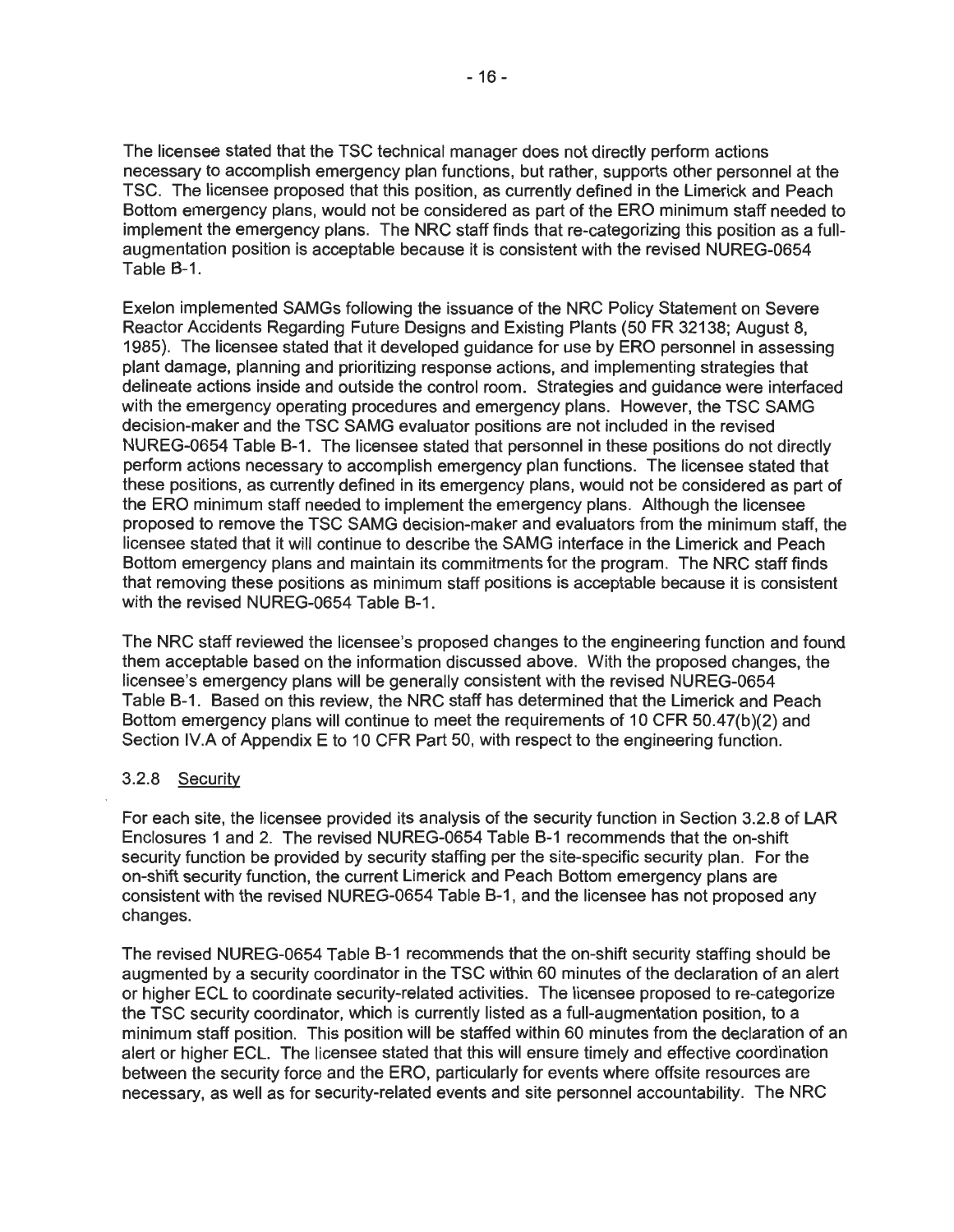staff finds the proposed change acceptable because it is consistent with the revised NUREG-0654 Table B-1.

The NRC staff reviewed the licensee's proposed changes to the security function and found them acceptable based on the information discussed above. With the proposed changes, the licensee's emergency plans will be generally consistent with the revised NUREG-0654 Table B-1. Based on this review, the NRC staff has determined that the Limerick and Peach Bottom emergency plans will continue to meet the requirements of 10 CFR 50.47(b)(2) and Section IV.A of Appendix E to 10 CFR Part 50, with respect to the security function.

#### 3.2.9 Repair Team Activities

The revised NUREG-0654 Table B-1 indicates that an on-shift repair team is not needed to support the emergency plan. Currently, the Limerick and Peach Bottom emergency plans state that on-shift repair team activities will be provided by mechanical maintenance, electrical maintenance, l&C maintenance, and a radwaste operator. The licensee stated (Section 3.2.9 of LAR Enclosures 1 and 2) that due to the redundant and diverse design of the emergency core cooling systems, on-shift maintenance functionality is unnecessary.

In its November 29, 2018, supplement, the licensee proposed to revise the Limerick and Peach Bottom emergency plans to indicate that there is no designated on-shift position for the repair team activities. The NRC staff finds the proposed changes to the on-shift repair team activities acceptable because they are consistent with the revised NUREG-0654 Table B-1.

The revised NUREG-0654 Table B-1, identifies the following maintenance personnel that should respond to the OSC to support repair team activities:

- One electrician and one mechanic within 60 minutes of the declaration of an alert or higher ECL to provide support for emergency core cooling system equipment, event mitigation, and equipment repair.
- One l&C technician within 90 minutes of the declaration of an alert or higher ECL to provide assistance with logic manipulation, support for event mitigation and equipment repair, and support of digital l&C, if applicable.

For Limerick and Peach Bottom, the licensee provided its analysis of repair team activities in Section 3.2.9 of LAR Enclosures 1 and 2, as revised by its November 29, 2018, supplement. Currently, the licensee's emergency plans identify two mechanical maintenance technicians, two electrical maintenance technicians, and one l&C technician to staff the OSC within 60 minutes from the declaration of an alert or higher ECL. The licensee proposed to revise the minimum staff repair team response to the OSC, consistent with the revised NUREG-0654 Table B-1. The NRC staff finds these changes to be acceptable because they are consistent with the revised NUREG-0654 Table B-1.

The NRC staff reviewed the licensee's proposed changes to the repair team activities and found them acceptable based on the information discussed above. With the proposed changes, the licensee's emergency plans will be generally consistent with the revised NUREG-0654 Table B-1. Based on this review, the NRC staff has determined that the Limerick and Peach Bottom emergency plans will continue to meet the requirements of 10 CFR 50.47(b)(2) and Section IV.A of Appendix E to 10 CFR Part 50, with respect to repair team activities.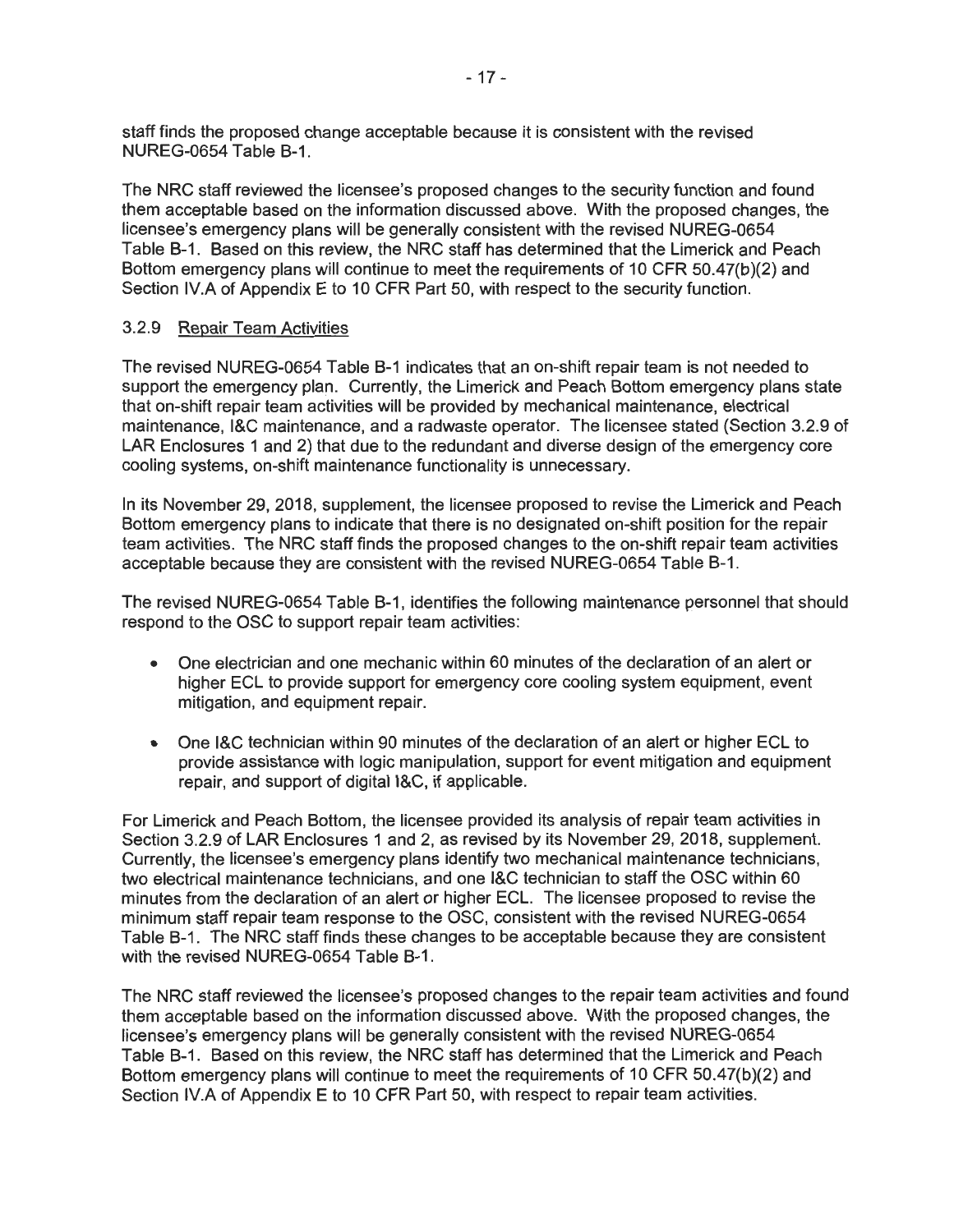#### 3.2.10 Supervision of Repair Team Activities

The revised NUREG-0654 Table B-1 indicates that an on-shift repair team supervisor is not needed to support the emergency plan. Currently, the licensee does not have a designated on-shift repair team supervisor. As indicated in its November 29, 2018, supplement, the licensee is not proposing any changes related to the on-shift repair team supervisor, so this position will not be listed as on-shift staffing in the Limerick and Peach Bottom emergency plans. The NRC staff finds this acceptable because it is consistent with the revised NUREG-0654 Table B-1.

The revised NUREG-0654 Table B-1 recommends a lead OSC supervisor to staff the OSC within 60 minutes of an alert or higher ECL, and four OSC supervisors to staff the OSC within 90 minutes from the declaration of an alert or higher ECL. The latter OSC supervisors would oversee electrical, mechanical, l&C, and RP activities. For Limerick and Peach Bottom, the licensee provided its analysis of the supervision of repair team activities in Section 3.2.10 of LAR Enclosures 1 and 2.

Currently, the Limerick and Peach Bottom emergency plans identify the OSC director and TSC maintenance manager as supervisory positions for repair and corrective actions, with the OSC director effectively managing maintenance resources upon activation of the OSC. The licensee proposed to re-categorize the TSC maintenance manager position as full-augmented staff under an EPIP. The licensee proposed to add supervisors/lead technicians for electrical maintenance, mechanical maintenance, l&C maintenance, and RP as minimum staff positions for the OSC. These four positions would be staffed within 90 minutes from the declaration of an alert or higher ECL.

The licensee's proposal to allow lead technicians to fulfill the supervisory positions for maintenance and RP is a deviation from NUREG-0654 Table B-1. The licensee stated that its lead technicians under its maintenance and RP program are qualified, experienced craft technicians who successfully demonstrate the day-to-day leadership of the technician work force and act as leads on back shifts. Duties and responsibilities of lead technicians include training and development of other employees in performing preventive maintenance and routine equipment service activities. Basic qualifications for a lead technician include demonstrated reliability and responsibility and the ability to make quick and effective technical decisions, as well as demonstrated situational leadership and environmental and safety stewardship. The licensee stated, and the NRC staff agrees, that the experience and qualification of the lead technicians for maintenance and RP would satisfy the requirements and the needs of the OSC for the supervision of repair team activities.

The licensee stated that the TSC maintenance manager does not directly perform actions necessary to accomplish emergency plan functions, but rather, supports other personnel at the TSC. The licensee stated that this position, as currently defined in its emergency plans, would not be considered as part of the ERO minimum staff needed to implement the emergency plans. Based on this information, the NRC staff finds the re-categorization of the TSC maintenance manager as a full-augmentation position acceptable.

The NRC staff reviewed the licensee's proposed changes to the supervision of repair team activities and found them acceptable based on the information discussed above. With the proposed changes, the licensee's emergency plans will be generally consistent with the revised NUREG-0654 Table B-1. Where the proposed changes differed from the revised NUREG-0654 Table B-1, the staff found that the licensee provided adequate justification for those differences.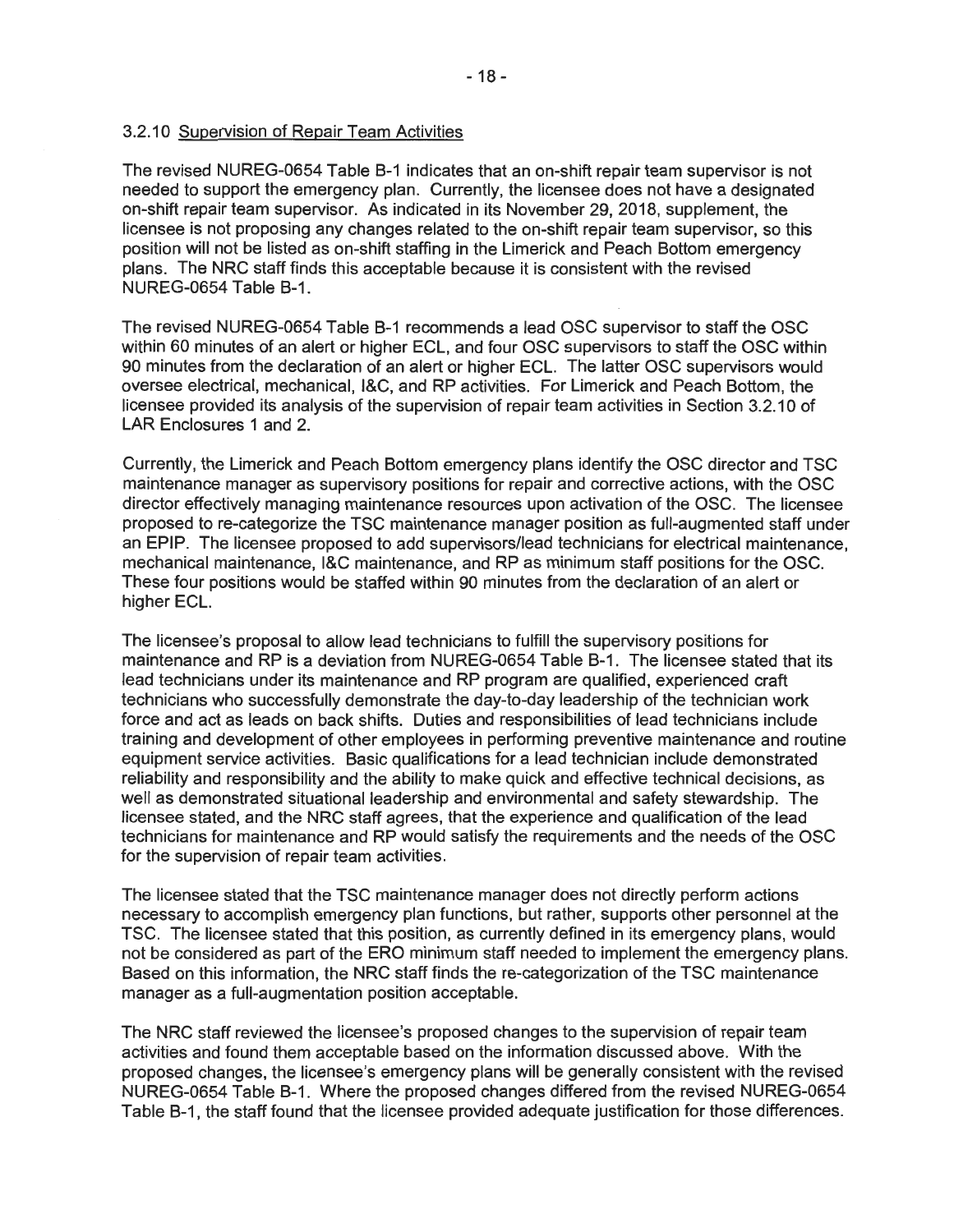Based on this review, the NRC staff has determined that the Limerick and Peach Bottom emergency plans will continue to meet the requirements of 10 CFR 50.47(b)(2) and Section IV.A of Appendix E to 10 CFR Part 50, with respect to the supervision of repair team activities.

#### 3.2.11 Field Monitoring Teams

The revised NUREG-0654 Table B-1 recommends one onsite FMT and two offsite FMTs as minimum staff. Each team would consist of a driver and one qualified individual (i.e., a field monitor) to assess the area for radiation and contamination. Each field monitor would also provide RP coverage for the team as directed by the TSC site RP coordinator or EOF RP manager. The field monitors for the offsite teams would also provide radioactive plume tracking. The onsite FMT and one offsite FMT are recommended to be staffed within 60 minutes from the declaration of an alert or higher ECL, and the second offsite team is recommended to be staffed within 90 minutes from the declaration of an alert or higher ECL. For Limerick and Peach Bottom, the licensee provided its analysis of the FMTs in Section 3.2.11 of LAR Enclosures 1 and 2.

Currently, both Limerick and Peach Bottom have two RP personnel designated as minimum staff to perform onsite surveys. The licensee proposed to perform onsite field monitoring with just one onsite field monitor responsible for radiological monitoring of the site's protected area. The onsite field monitor will be staffed within 60 minutes from the declaration of an alert or higher ECL. The licensee stated that the onsite FMT will not be staffed if the radiological conditions jeopardize the safety of the FMT. The licensee stated that a driver for the onsite FMT is not needed due to the size and configuration of the protected areas for Limerick and Peach Bottom, as they are easily traversed without the use of a vehicle. The NRC staff finds that the licensee's proposal to have one onsite FMT consisting of one field monitor is acceptable because it is generally consistent with the revised NUREG-0654 Table B-1, and because the licensee has provided adequate justification for not including a driver as part of the onsite FMT.

Currently, both Limerick and Peach Bottom have one offsite FMT on shift and one offsite FMT staffed within 60 minutes following the declaration of an alert or higher ECL. The offsite FMTs consist of a driver and a field monitor. The licensee proposed to revise the staffing times to 60 minutes for one offsite FMT and 90 minutes for the other offsite FMT, so that there would no longer be an offsite FMT on shift. The offsite FMTs will be under the control the EOF dose assessment coordinator or the EOF RP manager. The offsite field monitors would also provide RP coverage of the FMT as directed by the EOF RP manager. The NRC staff finds the proposed changes to the offsite FMTs acceptable because they are consistent with the revised NUREG-0654 Table B-1.

The licensee stated that the field monitors will be qualified to assess radiation and contamination levels, but will not necessarily be qualified as RP technicians in accordance with the American National Standards Institute. The onsite field monitor will be under the direct supervision of the RP manager in the TSC. The licensee stated that the offsite field monitors do not need to be qualified in accordance with the American National Standards Institute as long as they are under the direct supervision of senior staff in the TSC or EOF. This is consistent with the guidance in Regulatory Issue Summary 2016-10; therefore, the NRC staff finds this acceptable.

The licensee also proposed to re-categorize the EOF environmental coordinator from minimum staff to full-augmentation staff under an EPIP. The licensee stated that the EOF environmental coordinator position does not directly perform actions necessary to accomplish emergency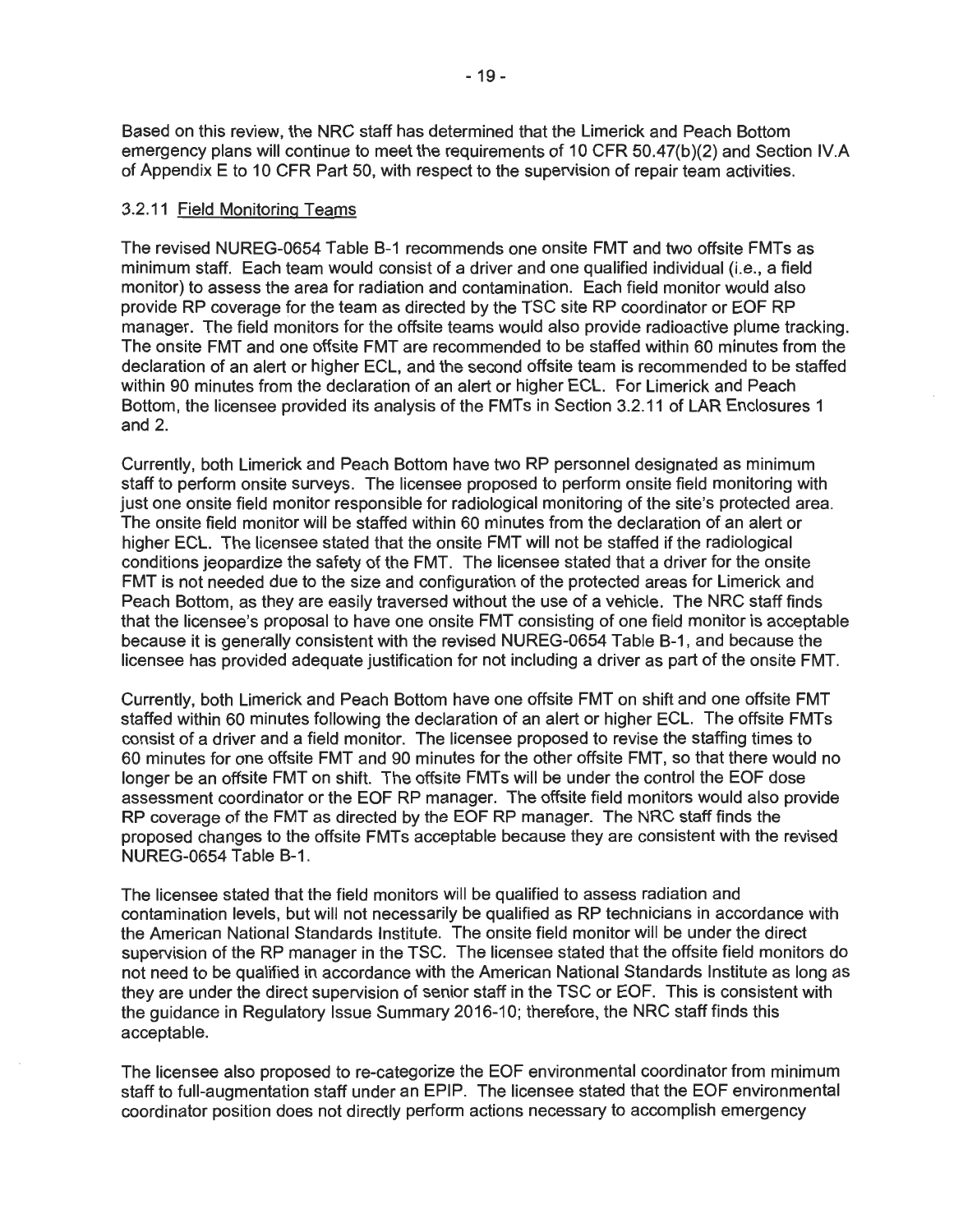preparedness functions, but rather, supports other personnel. The licensee stated that this position, as currently defined in its emergency plans, would not be considered as part of the ERO minimum staff needed to implement the emergency plans. The NRC staff finds that the re-categorization of the EOF environmental coordinator as a full-augmentation position is acceptable because it is consistent with the revised NUREG-0654 Table B-1.

The NRC staff reviewed the licensee's proposed changes to the FMTs and found them acceptable based on the information discussed above. With the proposed changes, the licensee's emergency plans will be generally consistent with the revised NUREG-0654 Table B-1. Where the proposed changes differed from the revised NUREG-0654 Table B-1, the staff found that the licensee provided adequate justification for those differences. Based on this review, the NRC staff has determined that the Limerick and Peach Bottom emergency plans will continue to meet the requirements of 10 CFR 50.47(b)(2) and Section IV.A of Appendix E to 10 CFR Part 50, with respect to FMTs.

#### 3.2.12 Media Information

The purpose of the media information function is to manage and coordinate media information related to the event. The Exelon communications department currently supports Limerick and Peach Bottom in responding to media inquiries at all times for any ECL. The communications department coordinates responses with Exelon management and respective emergency response facilities, and issues press releases, as appropriate. For each site, the licensee provided its analysis of the media information function in Section 3.2.12 of **LAR** Enclosures 1 and 2.

The revised NUREG-0654 Table B-1 recommends that JIC staff assigned to address media inquiries be capable of performing this function within 60 minutes of the declaration of an alert or higher ECL, but notes that this function does not need to be performed at the TSC or OSC. Table B-1 further recommends additional staff to perform JIC functions be capable of performing their function within 60 minutes of the declaration of a site area emergency or general emergency. For the JIC, Table B-1 notes: "Emergency response facility activation timing is not the concern; it is whether the facility staff is performing the stated function(s) within the time specified." The revised Table B-1 does not specify an on-shift capability and does not identify specific staff positions for the minimum staff.

Currently, the Limerick and Peach Bottom emergency plans identify the corporate spokesperson, public information director, and JIC director as minimum staff positions that report to the JIC following the declaration of an alert or higher ECL. However, no specific response time is currently designated for these positions. The licensee proposed to maintain these three positions and establish a response time of within 90 minutes of the declaration of an alert or higher ECL. The Exelon communications department will provide the JIC functions until the JIC is activated and turnover of responsibilities occurs, and may continue to provide some JIC functions after the JIC is activated. The NRC staff finds that the 90-minute response times for these positions are acceptable because the licensee will continue to maintain a communication department that can respond to media inquiries at all times.

The licensee stated that the corporate spokesperson would staff the JIC to maintain command and control of the facility and conduct periodic briefings with the news media. The JIC director would also staff the JIC to coordinate with the State, local, and Federal agencies to maintain factual consistency of information conveyed. In addition, the public information director position will oversee the issuance of news releases and media monitoring/rumor control; however, this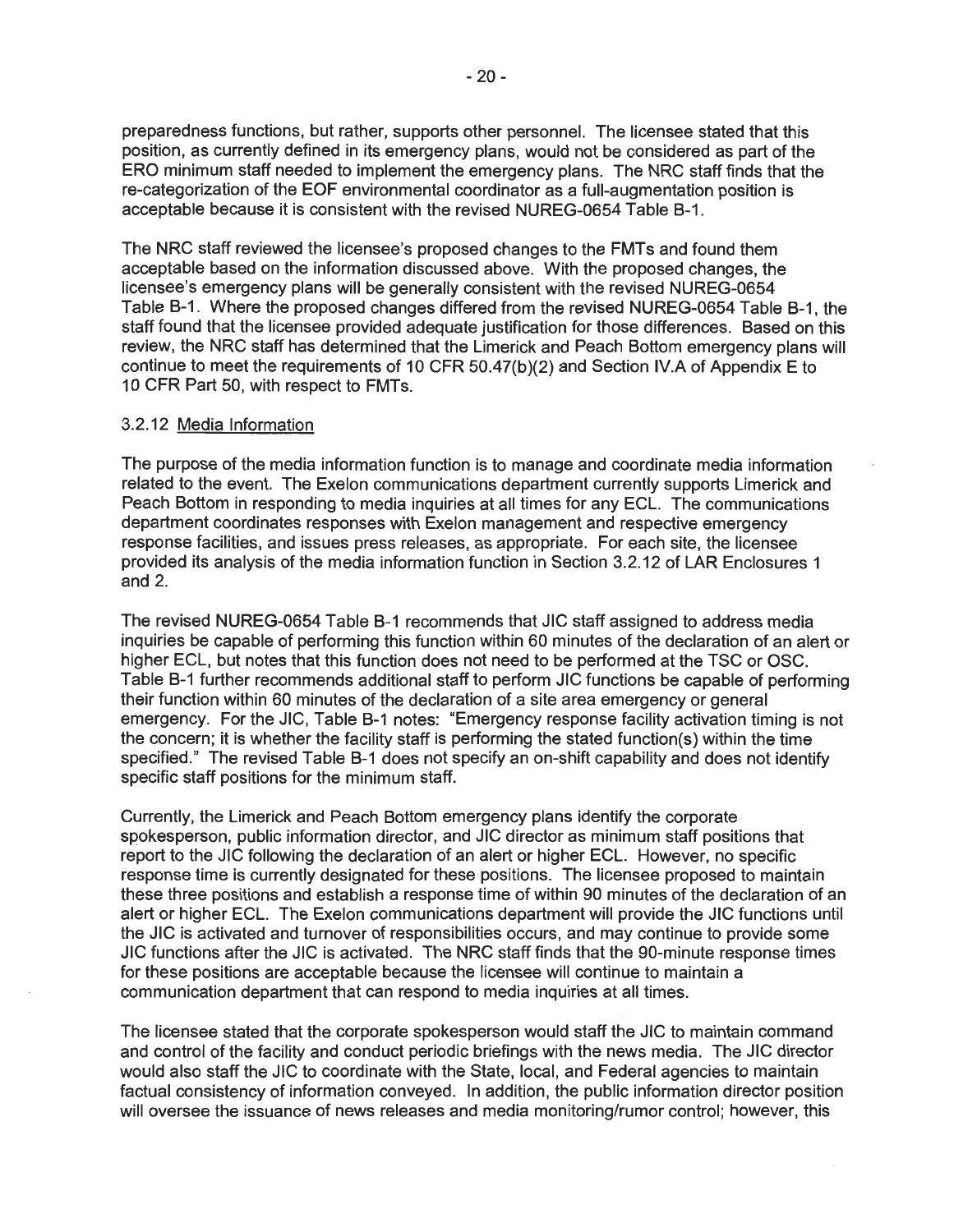function may be performed remotely by taking advantage of advances in communications technology. The NRG staff finds it acceptable to perform the public information director position remotely, because the licensee will have the capability to perform the function within 90 minutes of the declaration of an alert or higher EGL.

The NRC staff reviewed the licensee's proposed changes to the media information function and found them acceptable based on the information discussed above. With the proposed changes, the licensee's emergency plans will be generally consistent with the revised NUREG-0654 Table B-1. Where the proposed changes differed from the revised NUREG-0654 Table B-1, the staff found that the licensee provided adequate justification for those differences. Based on this review, the NRG staff has determined that the Limerick and Peach Bottom emergency plans will continue to meet the requirements of 10 GFR 50.47(b)(2) and Section IV.A of Appendix E to 10 GFR Part 50, with respect to the media information function.

#### 3.2.13 Information Technology

The purpose of the information technology (IT) function is to provide support for computer-based equipment if relied upon to perform emergency plan functions. The revised NUREG-0654 Table B-1 states that IT staff is only required to be described in the emergency plan if critical digital assets are identified per 10 CFR 73.54. For each site, the licensee provided its analysis of the IT function in Section 3.2.13 of LAR Enclosures 1 and 2.

The revised NUREG-0654 Table B-1 recommends an IT lead staff the TSG within 90 minutes of the declaration of an alert or higher EGL, and another IT lead staff the EOF/JIC within 60 minutes of the declaration of a site area emergency or general emergency. The purpose of the IT leads is to ensure IT equipment is operable.

Consistent with the revised NUREG-0654 Table B-1, the licensee stated that there are no on-shift staff assigned to the IT function and it is not proposing any changes to on-shift IT staffing. However, the licensee's IT department maintains a helpdesk available at all times to assist users with IT-related issues. Currently, the licensee maintains a computer specialist position at the EOF as a full-augmentation position. The licensee proposed to reassign the computer specialist as EOF/JIG minimum staff that will be available within 90 minutes from the declaration of an alert or higher EGL.

The licensee stated that an IT lead position is not needed as minimum staff for the TSG because of acceptable performance of digital equipment during drills and exercises and built-in redundancy of communication systems and digital emergency plan assets. The licensee stated that the EOF and TSG contain multiple computers and programs, which are used during training and periodically tested. If issues are identified during testing, they are promptly addressed. In addition, many computer issues can be addressed remotely by the IT helpdesk. If additional help is needed at the TSG, the EOF IT specialist will be available to support resolution of the issue because the EOF IT specialist is proposed to be staffed within 90 minutes from the declaration of an alert or higher ECL. The time for staffing the EOF IT specialist overlaps with the NUREG-0654 Table B-1 recommendation of staffing an IT lead at the TSG within 90 minutes of the declaration of an alert or higher ECL.

Although there is a difference between the proposed staffing of the IT function and the revised NUREG-0654 Table B-1, the NRC staff determined that the licensee will still provide for an effective IT system through multiple IT resources. Therefore, the NRC staff concludes that the Limerick and Peach Bottom emergency plans will continue to meet the requirements of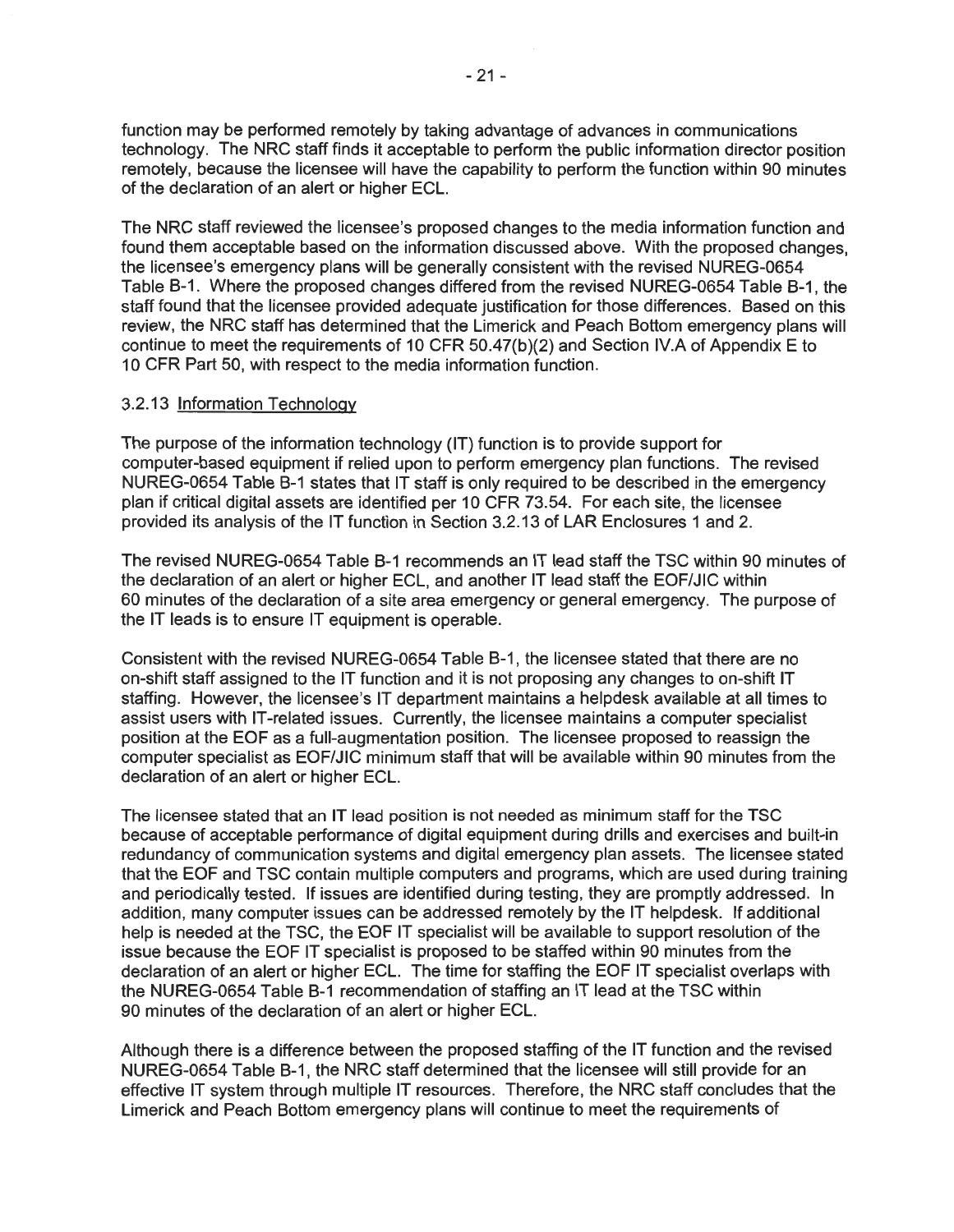10 CFR 50.47(b)(2) and Section IV.A of Appendix E to 10 CFR Part 50, with respect to the IT function.

#### 3.2.14 Resource Allocation and Administration

The resource allocation and administration function is not included in the revised NUREG-0654 Table B-1 . The licensee proposed (Section 3.2.14 of LAR Enclosures 1 and 2) to re-categorize the EOF logistics manager position from minimum staff to full-augmentation staff under the EPIPs. The licensee stated that the EOF logistics manager does not directly perform actions necessary to accomplish emergency preparedness functions, but rather, supports other personnel at the EOF. The licensee stated that this position, as currently defined in its emergency plans, would not be considered as part of the ERO minimum staff needed to implement the emergency plans. The NRC staff determined that the proposed re-categorization of the EOF logistics manager position as a full-augmentation position is acceptable because it is consistent with the revised NUREG-0654 Table B-1.

#### 3.2.15 Fire Brigade

Note viii to the revised NUREG-0654 Table B-1 states: "The number of operations staff, security force staff, or fire brigade staff on shift is controlled by the site-specific Technical Specifications or other licensing documents."

The licensee proposed (Section 2.1.2 of LAR Enclosures 1 and 2) to remove the designated on-shift fire brigade personnel from the Limerick and Peach Bottom emergency plans, and to control the firefighting function per the site fire protection plan. The NRC staff determined that the proposed change is acceptable because the firefighting function will continue to be controlled under the NRG-approved fire protection programs and because the proposed change is consistent with the revised NUREG-0654 Table B-1.

# 3.2.16 First Aid and Rescue Operations

First aid and rescue operations are no longer identified as an emergency plan function under the revised NUREG-0654 Table B-1 . Currently, both Limerick and Peach Bottom have two on-shift staff assigned for first aid and rescue operations as collateral duties. The licensee proposed (Section 3.2.15 of LAR Enclosures 1 and 2) to maintain qualified first aid and rescue operations personnel on shift, but to remove these positions from the emergency plans. The NRC staff determined that the proposed change is acceptable because it is consistent with the revised NUREG-0654 Table B-1.

# 3.3 Minimum/Full Augmentation Staffing

Full-augmentation positions are not described in either Table B-1 of NUREG-0654, Revision 1, or the revised NUREG-0654 Table B-1. The revised NUREG-0654 Table B~1 addresses the required minimum staffing to perform major functional areas, as compared to other staff not critical to the effective implementation of the emergency plan. Note iii of the revised NUREG-0654 Table B-1 describes the distinction between ERO minimum staffing and ERO members who serve in a supporting capacity:

The minimum ERO staffing plan is that which is required to effectively implement the site-specific emergency plan (i.e., the emergency plan cannot be effectively implemented without this staff). The emergency plan should describe the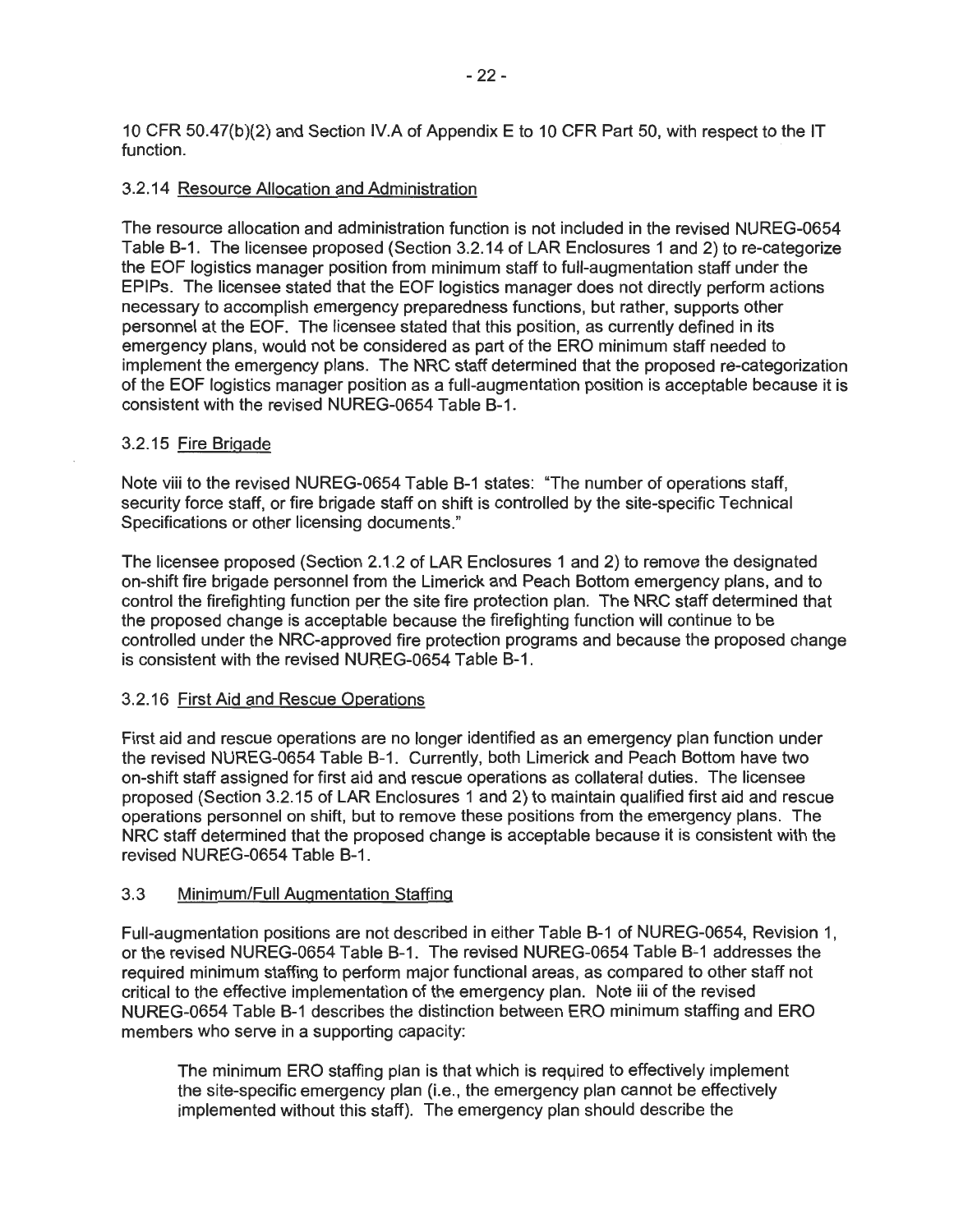minimum ERO staffing plan, while supporting implementing procedures can describe any other staff response desired by the licensee as long as this staff is not critical to effective emergency plan implementation[.] The augmentation times listed are intended to provide a model for applicants and licensees to consider in the development of their site-specific emergency plan.

The licensee stated (Section 3.3 of LAR Enclosures 1 and 2) that the proposed emergency plans describe the absolute minimum ERO staff needed to implement the emergency plans (i.e., if any position or function is not staffed, then the emergency plans cannot be effectively implemented). The licensee considers full-augmented positions as those ERO positions that provide support for the minimum staff in response to an emergency. For Limerick and Peach Bottom, the description of the full-augmented positions currently in the emergency plans will be relocated to an EPIP. Section 2.1 of this safety evaluation identifies the proposed minimum staff positions (Table 2) and those positions currently in the emergency plans that will be designated as full-augmented positions and relocated to EPIPs (Table 3). The NRC staff finds it acceptable to relocate the full-augmented staff positions from the emergency plans to EPIPs because, consistent with the revised NUREG-0654 Table B-1 , these positions are not needed to implement the emergency plans.

The licensee stated that it will use additional full-augmentation ERO staff that are trained and qualified. Most full-augmentation staff will still be assigned to ERO teams, be expected to maintain fitness-for-duty during duty weeks, and be notified to respond to their emergency response facility. The full-augmentation staff performs support functions such as intra-facility communications, organization liaisons, and expert advisors. As such, the proposed emergency plans will be effectively implemented using the minimum staff positions. Full-augmentation staff will not be required to activate a respective emergency response facility and are not directly needed to implement the functions and tasks identified in the revised emergency plans.

By letter dated November 1, 2018, Exelon stated, in part, that:

Exelon will institute the Minimum Staff Drill as part of the drill cycle for its nuclear stations. The drill will include participation from the Minimum Staff of the Emergency Operations Facility (EOF), the Joint Information Center (JIC), the Technical Support Center (TSC), and the Operations Support Center (OSC). The MCR may be represented through use of the Simulator or a drill control cell.

Exelon will perform a Minimum Staff Drill for each Emergency Operations Facility once per drill cycle. Specifically, one site which utilizes the EOF will perform the drill and the other sites which share the EOF will take credit for the performance for that drill cycle. For example, if Limerick performs the Minimum Staff drill for the first drill cycle, then PBAPS [Peach Bottom] would be able to take credit, but Exelon stations in Illinois or New York would not be able to credit the drill.

The NRC staff determined that this minimum staff drill commitment provides additional assurance that the staff identified in the emergency plan is capable of performing their designated functions without reliance on the full-augmentation staff.

As discussed above, the NRC staff determined that the relocation of full-augmentation staff positions from the licensee's emergency plans to EPIPs is consistent with the revised NUREG-0654 Table B-1, and therefore, acceptable. The revised Limerick and Peach Bottom emergency plans will continue to include those positions necessary for effective implementation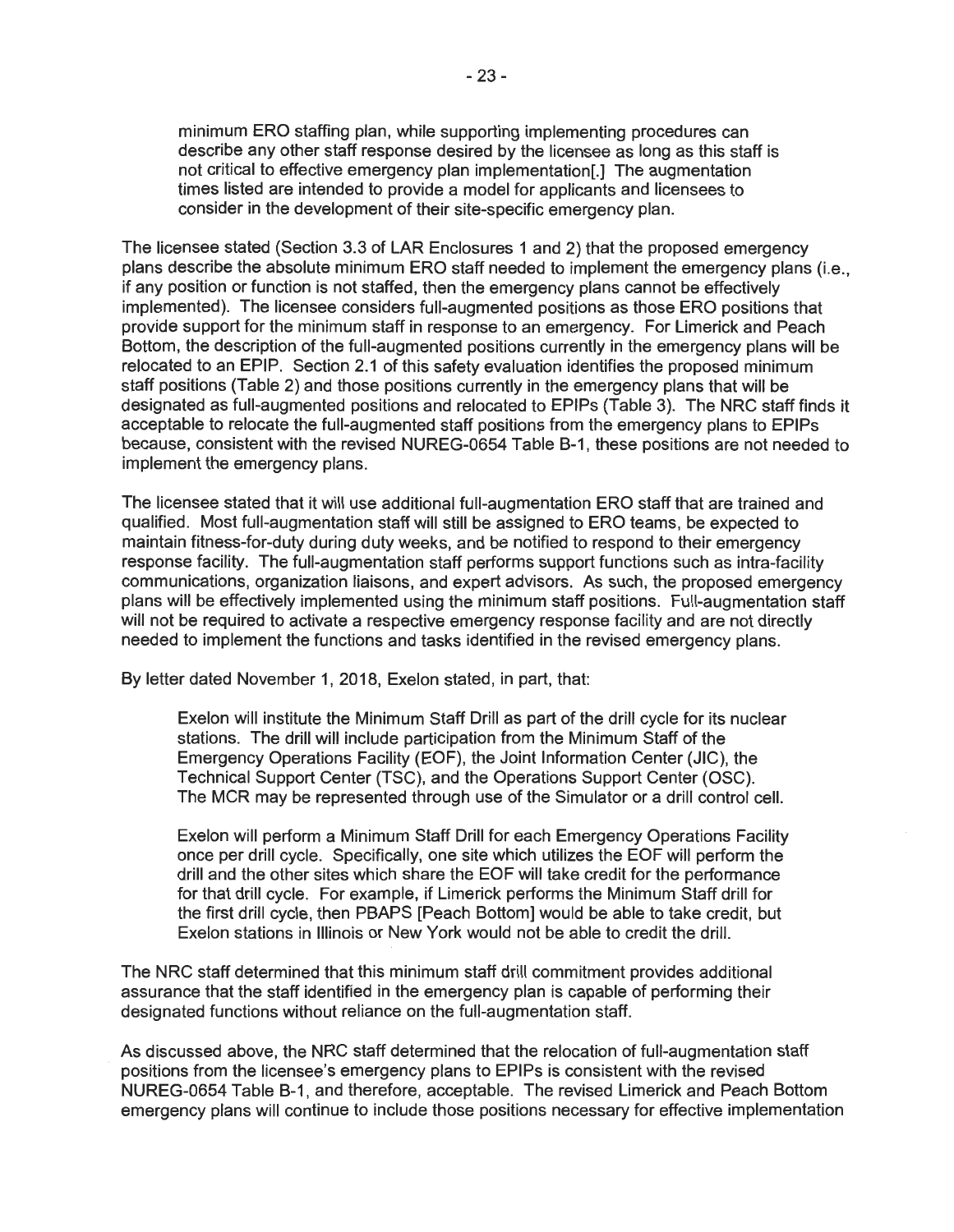of the emergency plans, and this will be demonstrated by periodic drills. Therefore, the NRC staff concludes that the Limerick and Peach Bottom emergency plans will continue to meet the requirements of 10 CFR 50.47(b)(2) and Section IV.A of Appendix E to 10 CFR Part 50.

## 3.4 Summary

The NRC staff reviewed the proposed changes to the Limerick and Peach Bottom emergency plans as described in Exelon's LAR, as supplemented by letters dated November 1, 2018, and November 29, 2018. The NRC staff finds that, with the proposed changes, the emergency plans will continue to meet the requirements of 10 CFR 50.47(b)(2) and Section IV.A of Appendix E to 10 CFR Part 50, and that adequate protective measures can and will be taken in the event of a radiological emergency. Therefore, the NRC staff concludes that the proposed changes to the Limerick and Peach Bottom emergency plans are acceptable.

#### 4.0 STATE CONSULTATION

In accordance with the Commission's regulations, the NRC staff consulted with State officials in the Pennsylvania Bureau of Radiation Protection (BRP) on the proposed issuance of the amendments. In its November 1, 2018, letter, Exelon committed to conduct a confirmation drill at Limerick or Peach Bottom prior to implementation of the amendments to demonstrate the ability of the designated minimum staff to perform required emergency plan functions until full staff augmentation. During a teleconference on November 5, 2018, the State officials raised concerns regarding Exelon's commitment. The State officials noted that although the EOF in Coatesville, Pennsylvania, is common to Limerick and Peach Bottom, the other facilities (e.g. , TSC, OSC) are site-specific. The State officials stated that they would like both Limerick and Peach Bottom to participate in separate drills, and that the drills should include State participation. In addition, the State would like the testing to include more than one emergency response team at the Coatesville EOF.

By e-mail dated February 25, 2019, a Pennsylvania official stated, in part:

- 1. The State of Pennsylvania Bureau of Radiation Protection (BRP) believes that the nature of the proposed changes merit individual testing for all facilities affected. The results of testing at Peach Bottom would not be representative of Limerick Nuclear Plant's performance and would not ensure confirmation of the effectiveness of the changes in ERO staffing at Limerick. Each site's ERO uses different personnel, facilities, and management teams, and confirmation testing of the ERO staffing changes should require testing at each facility.
- 2. A confirmation of Emergency Preparedness Drill as specified in the amendment should include BRP participation to ensure realism in testing of ERO plant and corporate interactions with BRP personnel during activation of the Emergency Response Facilities. The State of Pennsylvania BRP is committed to participation in all confirmation drills for this license amendment.

On March 1, 2019, and March 5, 2019, Exelon and the Pennsylvania officials, respectively, informed the NRC staff that they had reached an agreement. Specifically, Exelon agreed to conduct a confirmatory drill for Limerick prior to implementation of the amendments and will invite the Pennsylvania BRP to participate in the drill. The State officials confirmed that, with this agreement, they do not object to the issuance of the amendments.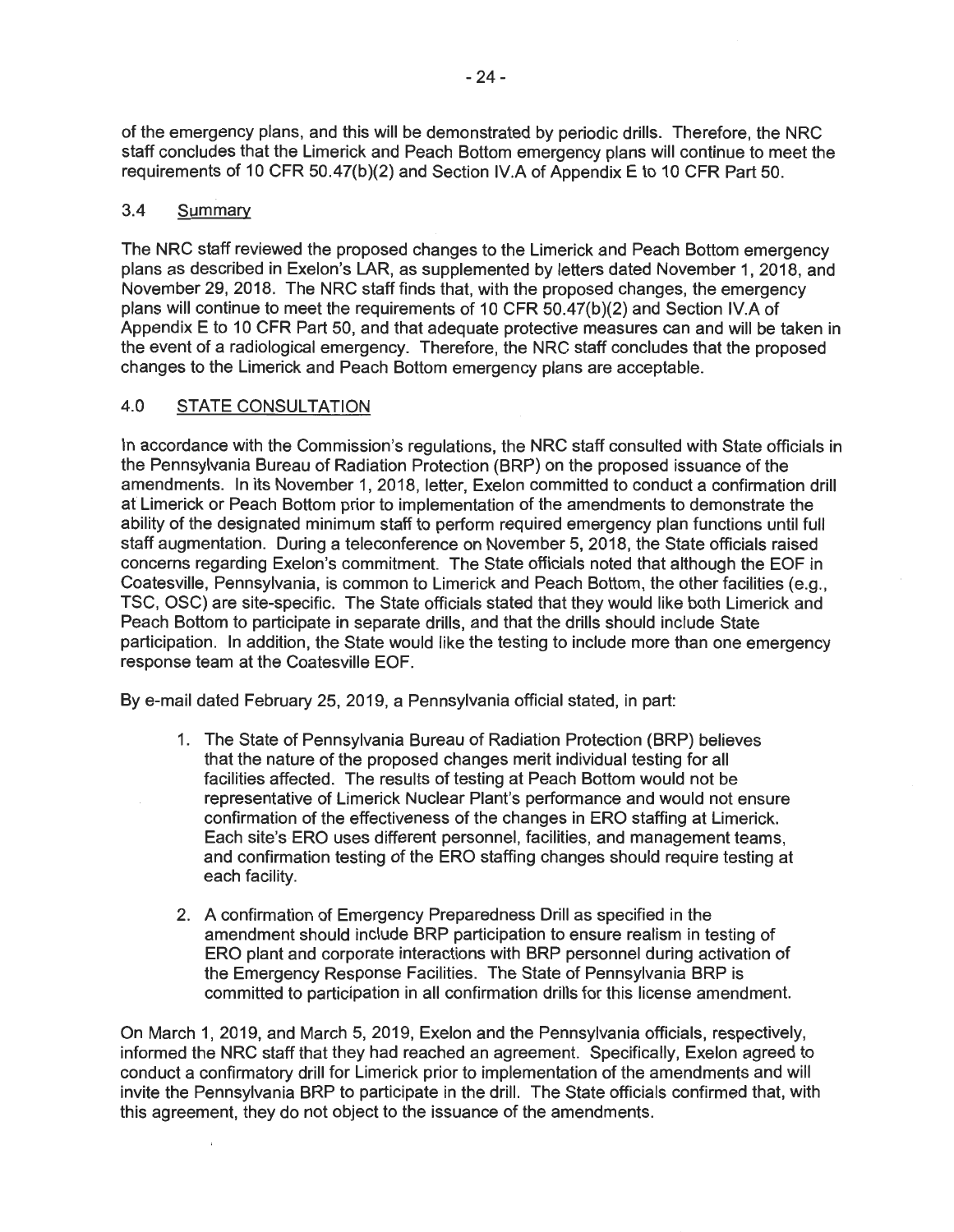#### 5.0 ENVIRONMENTAL CONSIDERATION

Pursuant to 10 CFR 51.21, 51.32, and 51.35, an environmental assessment and finding of no significant impact was published in the Federal Register on July 18, 2018 (83 FR 33961). Accordingly, based upon the environmental assessment, the Commission has determined that the issuance of these amendments will not have a significant effect on the quality of the human environment.

#### 6.0 CONCLUSION

The Commission has concluded, based on the considerations discussed above, that: (1) there is reasonable assurance that the health and safety of the public will not be endangered by operation in the proposed manner, (2) there is reasonable assurance that such activities will be conducted in compliance with the Commission's regulations, and (3) the issuance of the amendments will not be inimical to the common defense and security or to the health and safety of the public.

Principal Contributor: R. Kinard, NSIR

Date: May 24, 2019